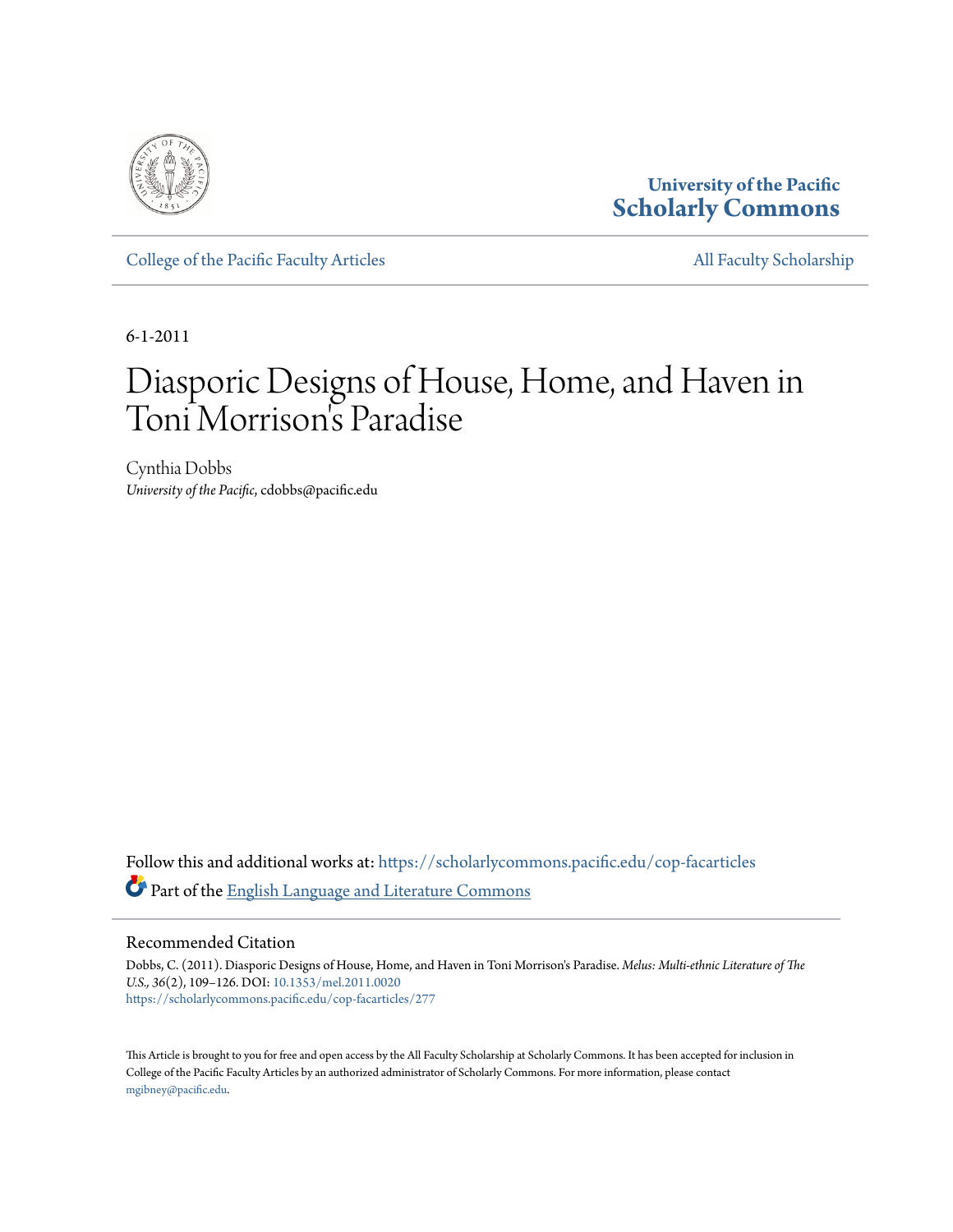#### **Diasporic Designs of House, Home, and Haven in Toni Morrison's** *Paradise*

#### **Cynthia Dobbs**

University of the Pacific

[T]he question of essentialism is no more than the question of interiority. Which is to say that identity theory is necessarily spatial theory. —Mark Wigley (388)

Globalization, I want to suggest, must always begin at home. —Homi K. Bhabha (xv)

What it is to live at the edge of towns that cannot bear your company.

—Toni Morrison (*Nobel* )

In April 1994, while working on the novel that was then titled *War* but would be published as *Paradise*, Toni Morrison addressed an audience at Princeton University's "Race Matters" conference with a talk titled simply and evocatively "Home." Later reprinted in the collection *The House That Race Built* (1998), "Home" focuses on Morrison's ongoing attempt to expose and alter the conventional relationship between language and race—a relationship that most of her literary and critical work addresses. In the Princeton lecture, describing what will become the novel *Paradise* and quoting from the novel *Jazz*, Morrison employs the metaphors of space and place to think through these intellectual and aesthetic preoccupations: "In my current project I want to see whether or not race-specific, race-free language is both possible and meaningful in narration. And I want to inhabit, walk around, a site clear of racist detritus; a place where race both matters and is rendered impotent; a place 'already made for me, both snug and wide open'" (9). Imagining a "safe space for race," Morrison quotes extensively from the manuscript that will become *Paradise*. Both in the essay and in the section of the novel that she read, Morrison moves the idea of home from one contained within the concept of "house" to an explicitly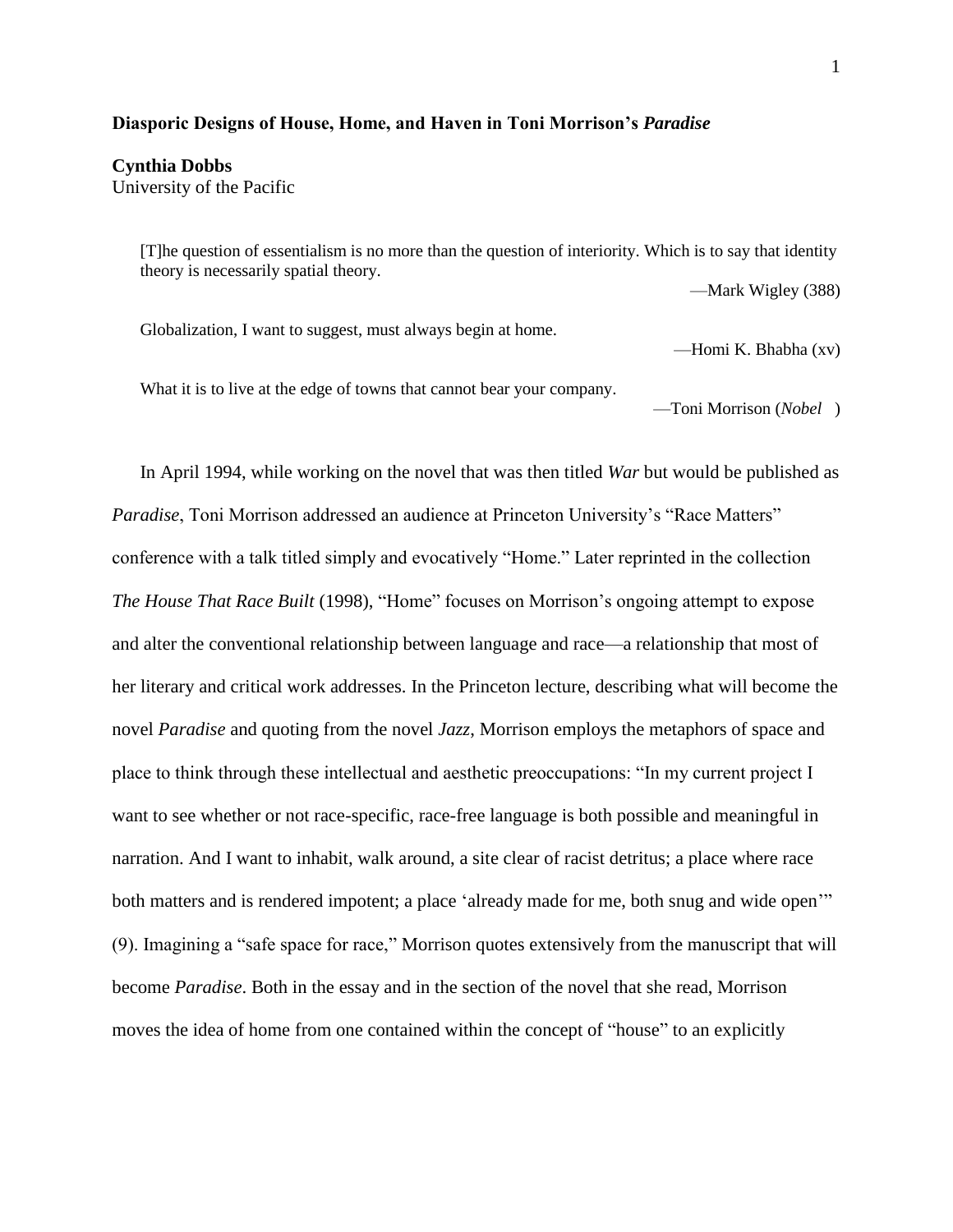gendered, open-borders communal space—its freedom and security defined by the degree to which black women feel simultaneously safe, free, and connected:

I want to imagine not the threat of freedom, or its tentative panting fragility, but the concrete thrill of borderlessness—a kind of out of doors safety where "a sleepless woman could always rise from her bed, wrap a shawl around her shoulders and sit on the steps in the moonlight. And if she felt like it she could walk out the yard and on down the road. No lamp and no fear. A hiss-crackle from the side of the road would never scare her because what ever it was that made that sound, it wasn't something creeping up on her. Nothing for miles around thought she was prey. She could stroll as slowly as she liked, thinking of food preparations, of family things, or lift her eyes to the stars and think of war or nothing at all. Lampless and without fear she could make her way. And if a light shone from a window up a ways and the cry of a colicky baby caught her attention, she might step over to the house and call out softly to the woman inside trying to soothe the baby. The two of them might take turns massaging the infant stomach, rocking, or trying to get a little soda water down. When the baby quieted they could sit together for a spell, gossiping, chuckling low so as not to wake anybody else. The woman could decide to go back to her bed then, refreshed and ready to sleep, or she might stay her direction and walk further down the road—on out, beyond, because nothing around or beyond considered her prey." ("Home" 9-10)

An edenic home is not signaled here by a domestic (private, interior) place; rather, *home* is expanded to include the houses of other women and the interstices between those houses, a borderless space that encompasses both house and beyond. This same passage in *Paradise* abuts a description of the violation by the men of Ruby of what has become house and home as haven, the Convent. The men have come to contain what they perceive in the Convent as the "female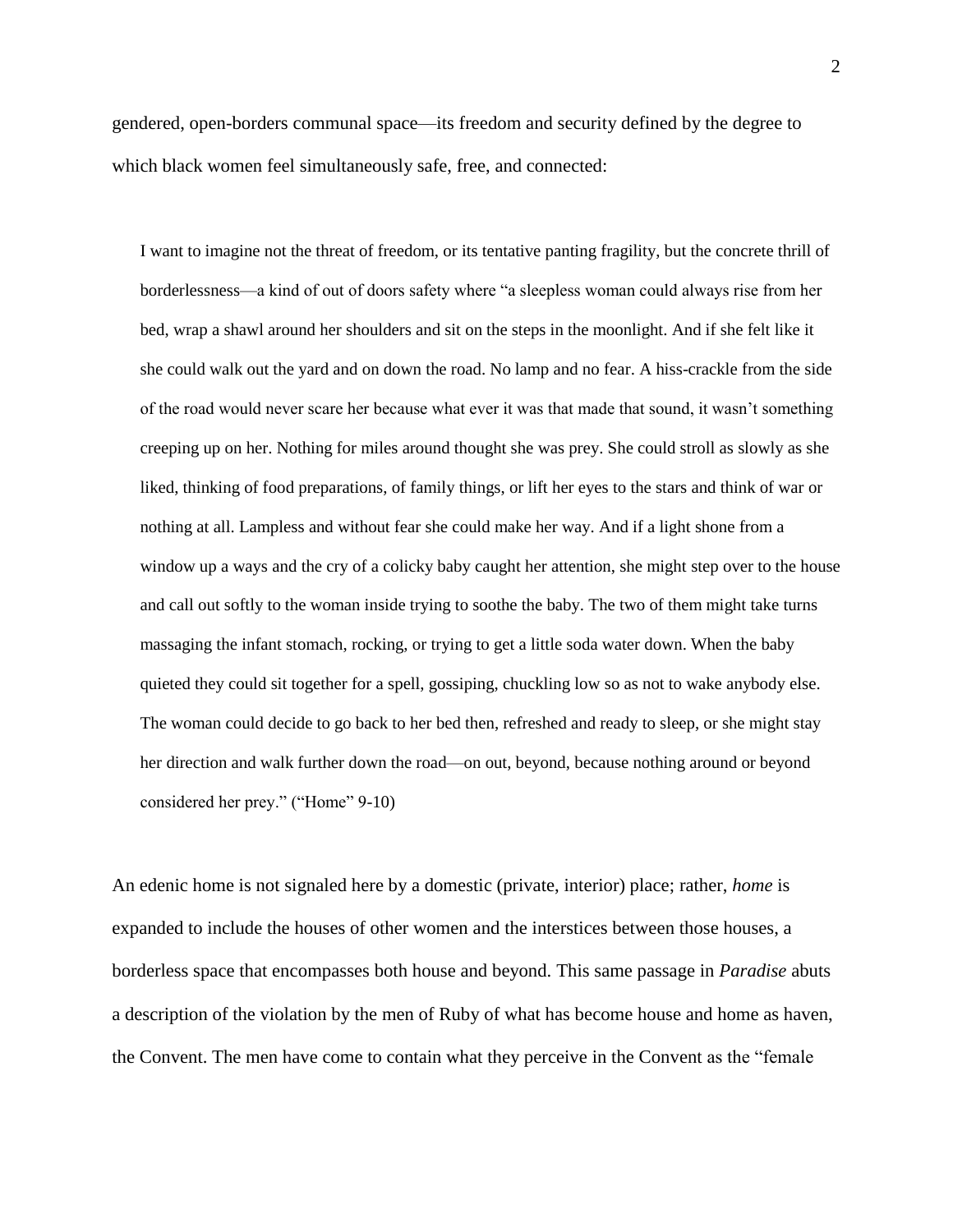malice" toward their communal home. In so doing, they repeat the very violent "disallowing" that generated the community's diasporic quest for home-as-haven in the first place (189).

Since the publication of *Paradise*, many critics have analyzed the dynamics of this tragic repetition-with-a-difference of communal rejection. Some have skillfully excavated how the ideas of diaspora, African American citizenship, gender, color, and race play out in the novel.<sup>1</sup> Several critics note that Morrison couches these concerns in ideas of home, but few probe the ideas of home and house with much depth. My essay explicates Morrison's view of the relationships among house, home, and haven that are dramatized in *Paradise* and addresses these ideas' centrality to some of Morrison's nonfiction work. These relationships open up questions that cut to the core of African American identity: What does an American home mean to African Americans as a group whose origins in the United States stemmed from a profound unmooring from African homes? How are house and home related, particularly for a population historically dispossessed of both and of the fundamental American rights to property and happiness that house and home signify? How does the relationship between house and home shift under the pressure of gender? What does Africa mean as home? What does the idea of home mean to anyone displaced because of color, ethnicity, sexuality, gender, and/or domestic violence in its most capacious sense—that is, "domestic" as family, social, or national space?

#### **House as Unhomely Home**

Architectural historians, postcolonial theorists, gender theorists, and cultural critics—all have theorized about the social meanings of house and home. Feminist theorists in particular have noted how houses have historically served as both solace and prison.<sup>2</sup> Postcolonial theorists such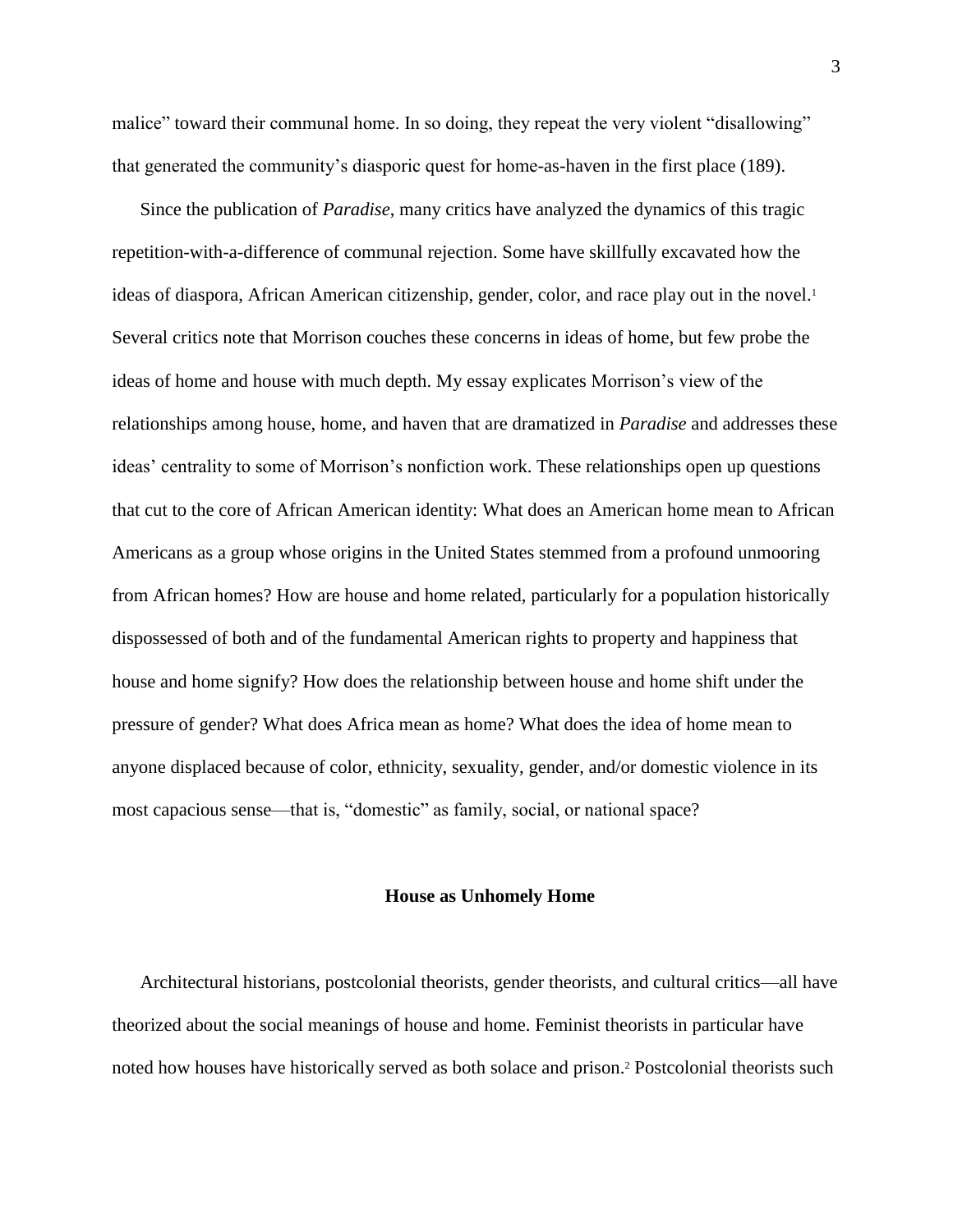as Edward Said and Homi K. Bhabha have deepened our thinking about the meanings of home for the exiled. Bhabha's inquiry into home and the "unhomely" has special relevance here; he defines what a true sense of home means by its absence:

To be unhomed is not to be homeless, nor can the "unhomely" be easily accommodated in that familiar division of social life into private and public spheres. The unhomely moment creeps up on you stealthily as your own shadow and suddenly you find yourself with Henry James' Isabel Archer, in *The Portrait of a Lady*, taking the measure of your dwelling in a state of "incredulous terror." . . . The recesses of the domestic space become sites for history's most intricate invasions. In that displacement, the borders between home and world become confused; and, uncannily, the private and public become part of each other, forcing upon us a vision that is as divided as it is disorienting. (13)

Bhabha acknowledges that a physical house does not guarantee a sense of safety and belonging, with every domestic space remaining vulnerable to "history's invasions." Morrison's *Paradise* amplifies and extends Bhabha's perspective, giving the theme of an "unhomely" domestic space her own African Americanist, feminist, and womanist twist.<sup>3</sup>

Riffing on such American literary ancestors as Nathaniel Hawthorne, F. Scott Fitzgerald, and William Faulkner, Morrison uses the symbol of the embezzler's house in *Paradise* as a figure for the quintessentially American (white) masculinist social design of mastery, while also playing with her readers' expectations of the gendered work that takes place in and through the house.<sup>4</sup> Morrison's depiction of the pre-sacred Convent reads very much like a return not just to Jay Gatsby's West Egg home, but also back to Sutpen's Hundred in *Absalom, Absalom!* Each literary house signifies its designer/owner's quintessentially American project: to remake the self as an inviolate, powerful (white) patriarch. The patriarchs in both *The Great Gatsby* and *Absalom,*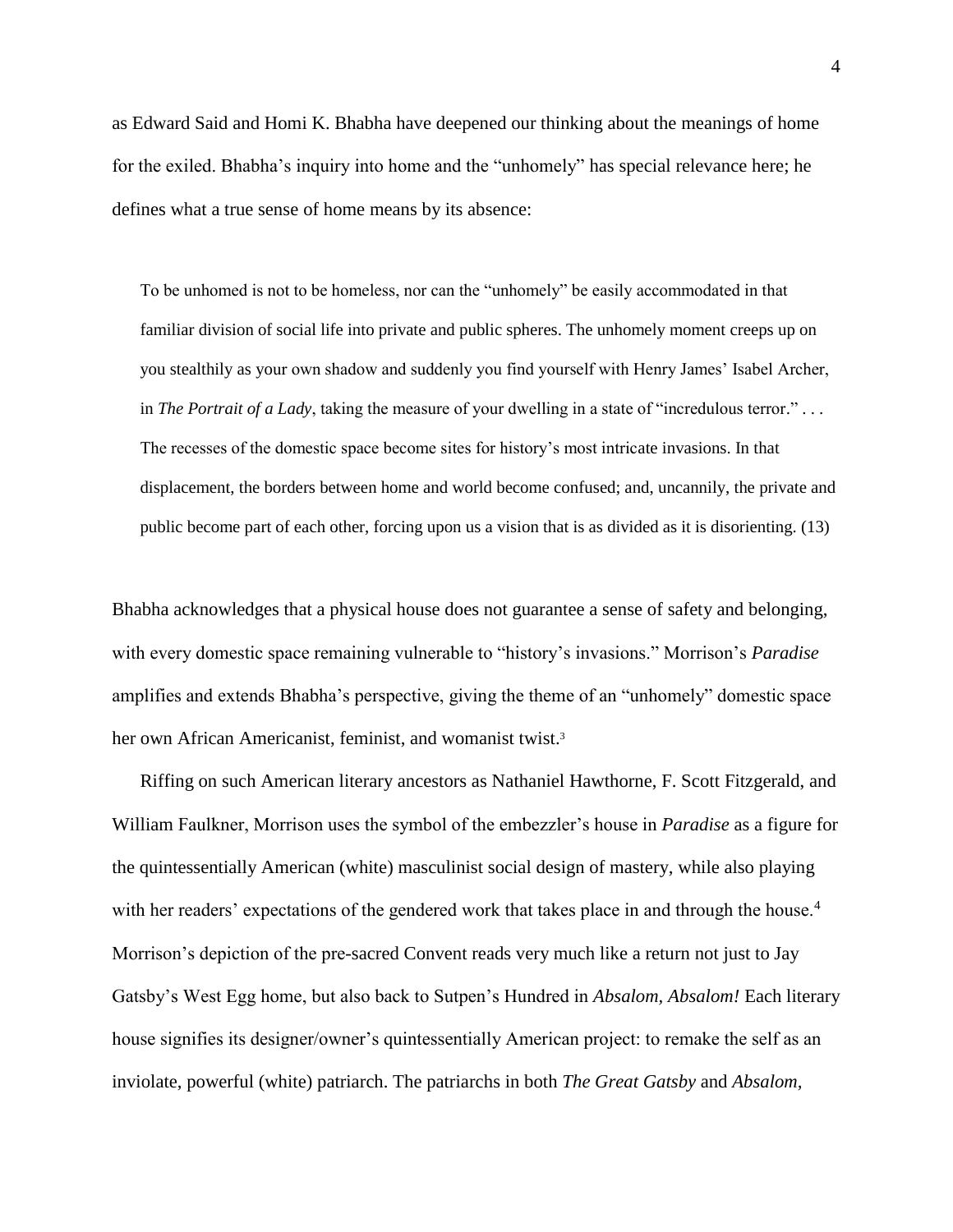*Absalom!* are felled by figures from their own repressed and oppressed pasts; Gatsby and Sutpen are brought down by the repudiated lower-class figures their houses' grandeur was meant to exclude. Race overlaps in profound ways with class in *Absalom, Absalom!* and more elliptically in *The Great Gatsby*, but class is the bedrock category in each case. Morrison thus reveals how utopian designs emblematized by the house are often based on a repudiation and disavowal of an underclass that includes the poor, the nonwhite, and women.

The imagined and literal space of home-as-haven for women is opened quite violently in this novel, with its explosive first line: "They shoot the white girl first" (3)—a dramatic entrée that establishes Morrison's serious play with readers' expectations about race matters. By the end of the novel, however, we find that, as Morrison put it in the "Home" essay, race "both matters and is rendered impotent"  $(4)$ .<sup>5</sup> Readers search for clues to identify "the white girl," only to find that it does not really matter. After establishing on the novel's first page the number, if not the names or race, of the hunted and hunters and defining what "home" would mean to the hunted, Morrison describes meticulously the domestic space of anticipated violence:

Then there is the grandeur. Only the two who are wearing ties seem to belong here and one by one each is reminded that before it was a Convent, this house was an embezzler's folly. A mansion where bisque and rose-tone marble floors segue into teak ones. Isinglass holds yesterday's light and patterns walls that were stripped and whitewashed fifty years ago. The ornate bathroom fixtures, which sickened the nuns, were replaced with good plain spigots, but the princely tubs and sinks, which could not be inexpensively removed, remain coolly corrupt. The embezzler's joy that could be demolished was, particularly in the dining room, which the nuns converted to a schoolroom, where stilled Arapaho girls once sat and learned to forget.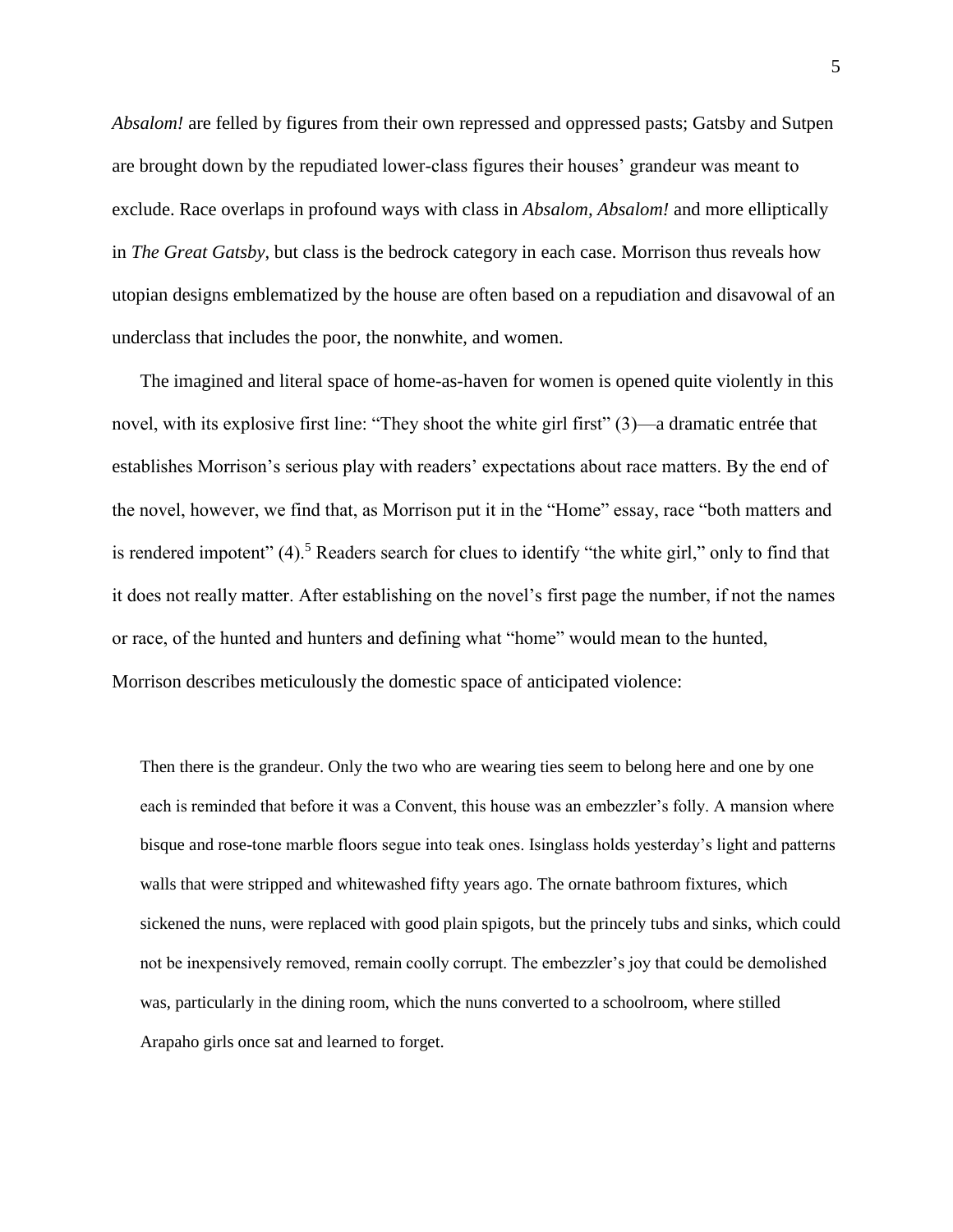Now armed men search rooms where macramé baskets float next to Flemish candelabra; where Christ and His mother glow in niches trimmed in grapevines. The Sisters of the Sacred Cross chipped away all the nymphs but the curves of their marble hair still strangle grape leaves and tease the fruit. The chill intensifies as the men spread deeper into the mansion, taking their time, looking, listening, alert to the female malice that hides here and the yeast-and-butter smell of rising dough. (3-4)

The house's opulent perversity, its patently adolescent male manifestations of an "embezzler's folly"—a sort of Playboy mansion out in the territory—are enough to give pause. The layered nature of the description is truly remarkable, with its swift segues from Jazz-Age masculine excess, to deep religious unease with female sexuality, to a religious view coupled with a colonialist disciplinary zeal (the erasure of memory and history at the core of the project), to a sense of "female malice" so threatening only murder can eliminate it.

Morrison returns to the house's "coolly corrupt" nature in a later passage again notable for its design detail. The light she throws on interior spaces illuminates the social and cultural designs operating in the novel's world. The house's architecture makes manifest its original owner's deepest fears and desires. The fear of the power of female sexuality remains common throughout many cultures and societies, and yet here it is directly linked to a Jazz-Age revolution of sexual mores amplified by Morrison's deft metonymic connection of sexuality and violence. Here, for instance, in the chapter titled "Grace," is *Paradise*'s fullest description of the house's original design:

Fright, not triumph, spoke in every foot of the embezzler's mansion. Shaped like a live cartridge, it curved to a deadly point at the north end where, originally, the living and dining rooms  $\text{lay} \dots$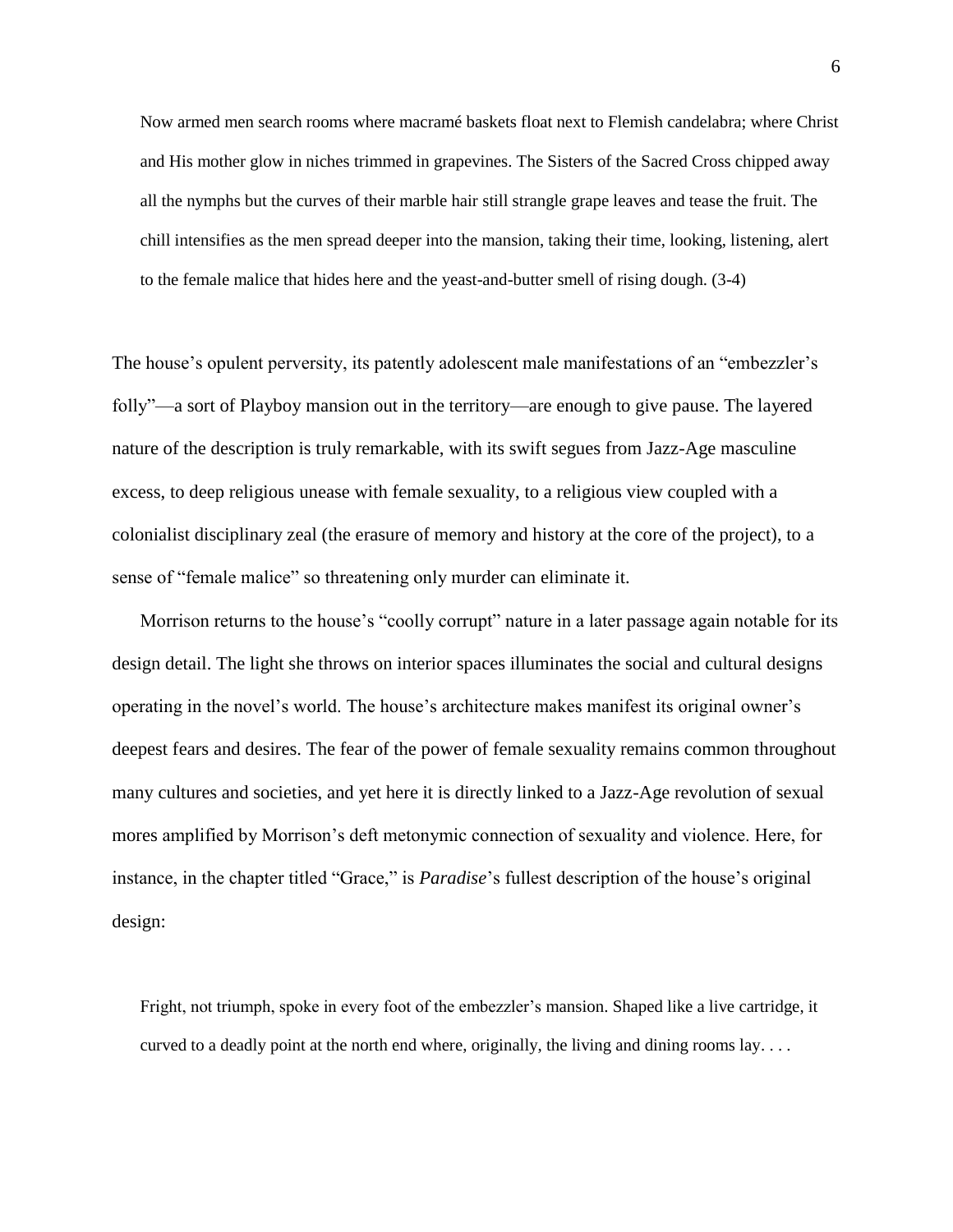The four teaching sisters who moved into his house when it was offered for sale at a pittance diligently *canceled the obvious echoes of his delight but could do nothing to hide his terror*. The closed-off, protected "back," the poised and watchful "tip," an entrance door guarded by the remaining claws of some monstrous statuary, which the sisters had removed at once. A rickety, illhanging kitchen door the only vulnerability. (71, emphasis added)

As this quotation suggests, the Convent is a site to enact the nuns' Christian design to cleanse from the Arapaho girls' consciousness their indigenous religion and traumatic cultural memories along with any access to female sexuality. The building's resistance to complete erasure simultaneously asserts a counter-design: a return of repressed history, desire, and fear.<sup>6</sup> The remaining architecture encodes the novel's various utopian designs to erase difference, resistance, and the sheer messiness of history, while also exposing the failure of such designs. This masculinist mansion of iniquity, turned Convent, then transformed into true haven for the utopian town's female castoffs and scapegoats, becomes a palimpsest of failed white and black patriarchal designs. What begins as a white male design for violent self-protection and objectified sexuality is temporarily transformed by the diverse women who inhabit the space into a haven from the excesses of black patriarchy.

Perhaps Pallas's encounter with this refurbished mansion/Convent/home best evinces Morrison's dream of the haven of a truly engendered house and home. In the following passage, Morrison's language in "Home" echoes through *Paradise*'s description of an ideal space for a racialized yet race-free identity and language:

Pallas, bred in the overlight of Los Angeles, in houses without basements, associated them with movie evil or trash or crawly things. She gripped Seneca's hand and breathed through her mouth. But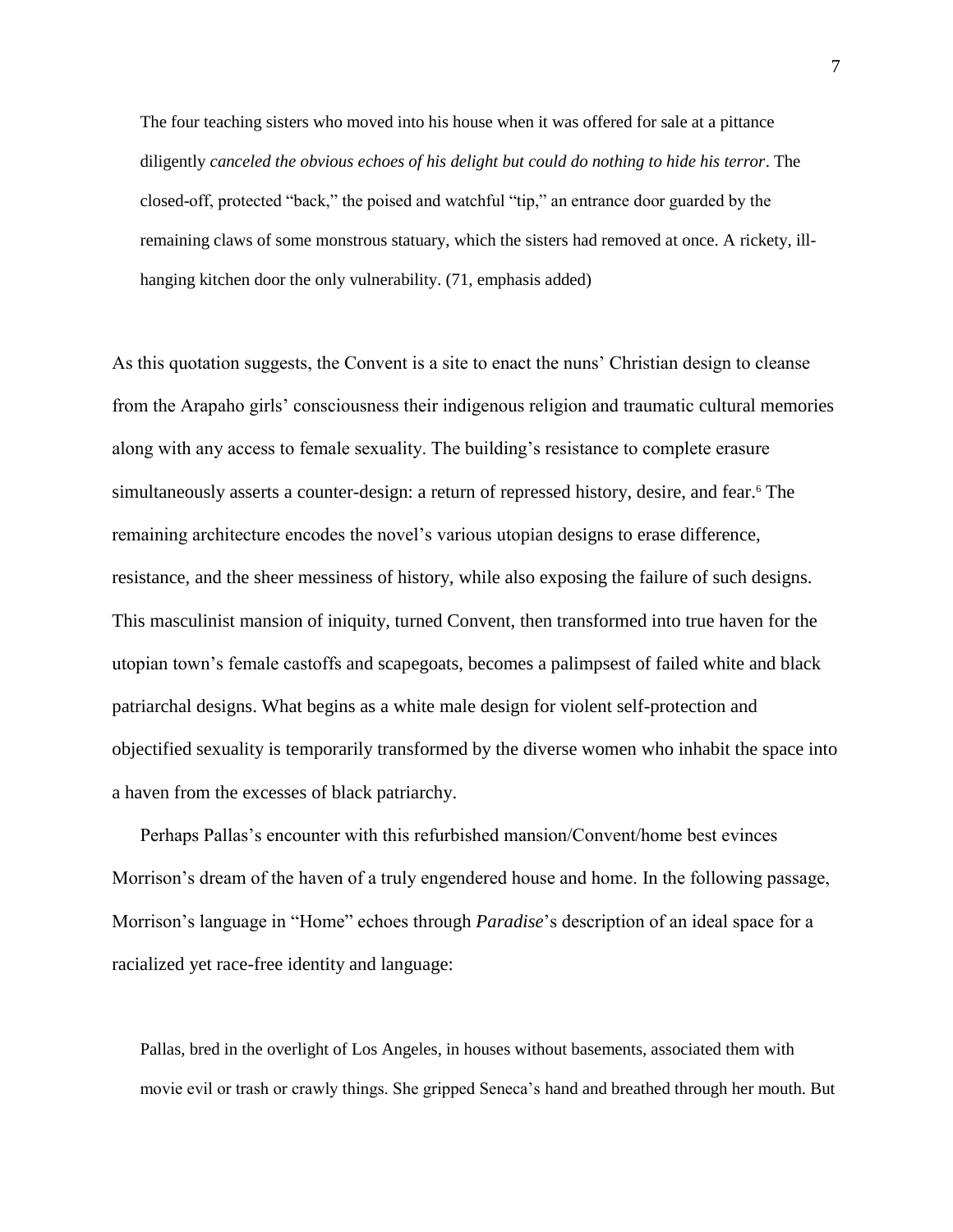the gestures were expressions of anticipated, not genuine alarm. In fact, as they climbed the stairs, images of a grandmother rocking peacefully, of arms, a lap, a singing voice, soothed her. The whole house felt permeated with a blessed malelessness, like a protected domain, free of hunters but exciting too. As though she might meet herself here—an unbridled, authentic self, but which she thought of as a "cool" self—in one of this house's many rooms. (177)

Morrison's language evokes a psychoanalytic reading, with the cellar figuring as the unconscious—denied in the "overlight of Los Angeles"—and present for negotiation out here in the territory. But Morrison also taps into a long womanist tradition, calling up a multigenerational maternal presence in a grandmother's lap and voice. This space is associated with sound (rather than language/the Law of the Father) and the maternal body becomes a creative space for that illusory holy grail for the twentieth-century unhomed exile: a home in which one might find authenticity of self. It is crucial that under the influence of the Convent women, the house becomes not simply a home, but, through the metonymy of memory, a spiritualized body, a corporeal spiritual ground. Morrison dramatizes what Dolores Hayden theorizes: "The house is an image of the body, of the household, and of the household's relation to society; it is a physical space designed to mediate between nature and culture, between the landscape and the larger urban built environment" (40). In *Paradise*'s Convent, Morrison uses the house to signify a radical transformation of this mediation through its last inhabitants.

The chief architect of the final transformation of the Convent from house to home is Consolata, one of Morrison's characteristic wise women and what Andrea O'Reilly dubs a "community mother" (5). Like Baby Suggs in *Beloved*, Consolata sees the body as the space for a self-claiming—a site for decolonization, regendering, and regeneration. The racialized and gendered body is historically a contested location for battles of domination and control. This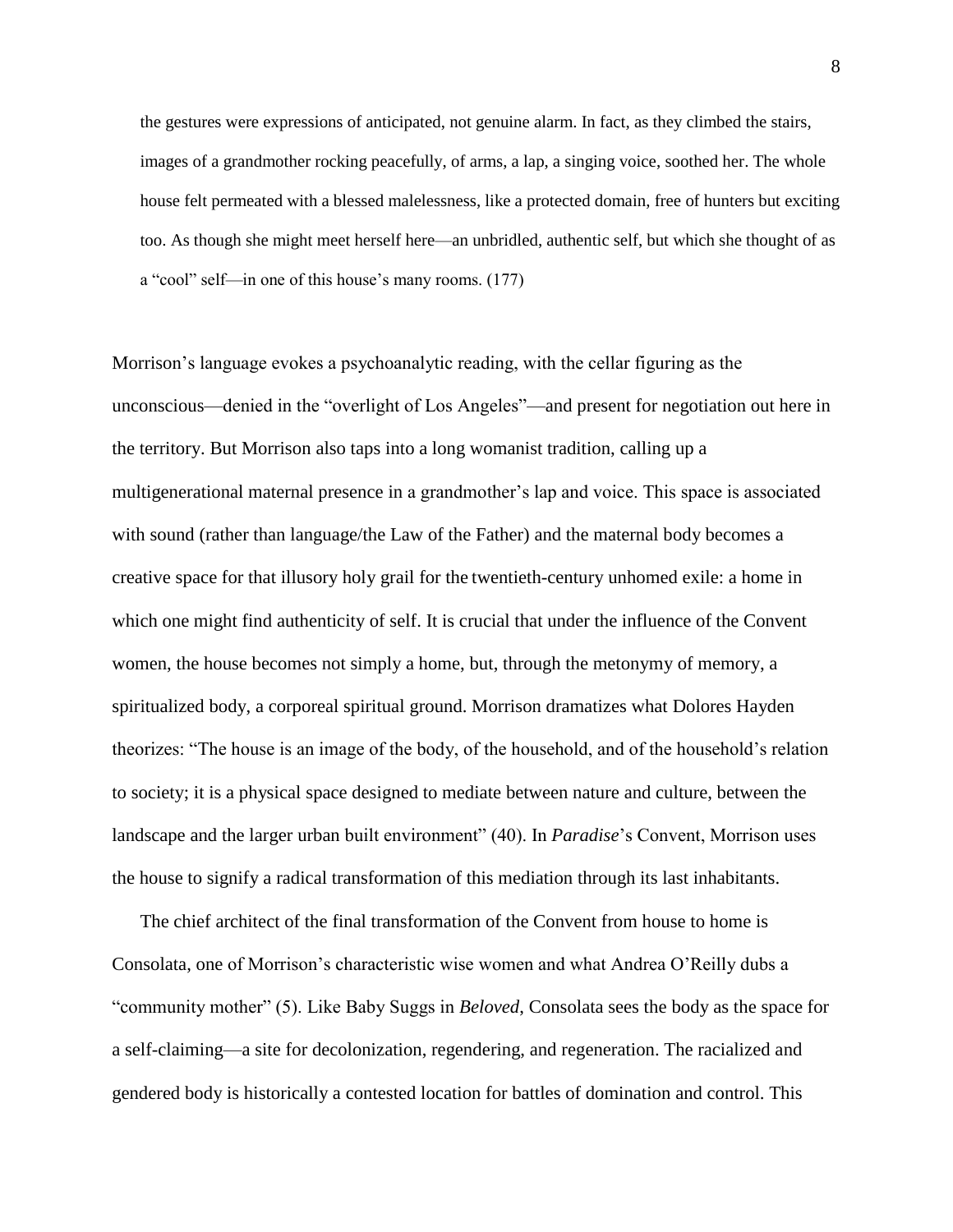most intimate and individual territory, Consolata insists, must be reclaimed first.<sup>7</sup> Aptly enough it is in the house's cellar, a space of the unconscious, a space not yet designed as someone else's fantasy, that Consolata prepares the women for their own spiritual liberation.

In the beginning the most important thing was the template. First they had to scrub the cellar floor until its stones were as clean as rocks on a shore. Then they ringed the place with candles. Consolota told each to undress and lie down. In flattering light under Consolata's soft vision they did as they were told. How should they lie? However you feel. . . . When each found the position she could tolerate on the cold, uncompromising floor, Consolata walked around her and painted the body's silhouette. (263)

From the architectural blueprints of the embezzler's masculinist mansion, we have moved to Consolata's spiritual yet emphatically corporeal template, a space for self-design and selfauthorship. Like many of Morrison's heroines, Consolata insists on a profoundly embodied spirituality. As she puts it, "My bones on hers the only good thing. Not spirit. Bones. No different from the man. My bones on his the only true thing. So I wondering where is the spirit lost in this? It is true, like bones. It is good, like bones. One sweet, one bitter. Where is it lost? Hear me, listen. Never break them in two. Never put one over the other" (263). It is Consolata's fiercely physical love of Deacon, whose lip she bites hard enough to draw blood, that drives him to retreat, generating her initial descent into despair. Importantly, she defends this love-hungry action as an expressed desire to return through sexual love to a home: "Dear Lord, I didn't want to eat him. I just wanted to go home" (240).

The women who occupy the Convent as house and fragile home have all previously escaped from what Bhabha would dub "unhomely" spaces. They have seen that the abode that promises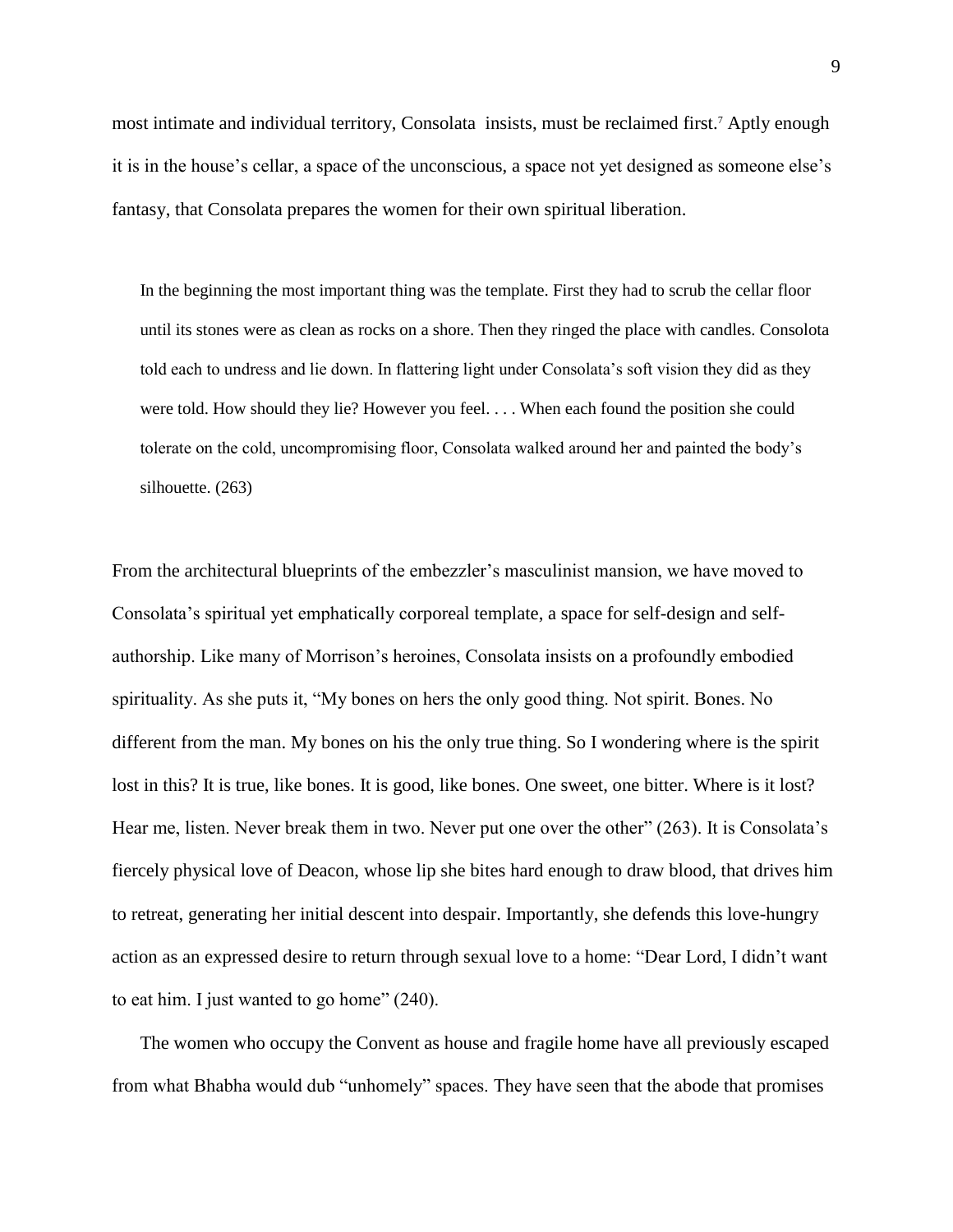full inclusion in America—the suburban home—reveals itself as vulnerable and even dangerous. Mavis's and Pallas's homes offer clear domestic dangers, and even Dovey Morgan's perfect ranch house unsettles her. As the wife of one of Ruby's most powerful citizens, one of the wealthy "blue black, 8-rock" insiders with houses in the city and country, Dovey would seem to have achieved the American dream (193). Morrison reveals the dream as illusory, however, by having Dovey be drawn to another house entirely as her space of belonging. A house in foreclosure, a no-man's land of non-ownership, serves as Dovey's haven. If *Paradise* explodes the idea of (African) American home ownership as key to a sense of belonging, the novel's depictions of what I call "external domestic" spaces provide a view of what an African American home-as-haven might look like.

#### **Home Unhoused**

In classic Western traditions, the kitchen figures as the most feminine of already feminized domestic spaces. Yet the Oven in *Paradise* is moved outside the domestic, private sphere, capitalized, and rendered a public monument to the community's will to survive. The embezzler's phallic house is transformed into a feminized, matriarchal space where male desire is not erased but kept at bay. Meanwhile, in Haven and then in Ruby, Morrison turns the conventionally feminine domestic space of the kitchen inside out, rendering the Oven a public icon of the town fathers' utopian plans. Private, feminine utility becomes public, masculine memorial. When the Old Fathers' design for Haven begins to falter, the next generation of men establish a new black utopia, Ruby. And, despite the doubts of the community women, they take only one architectural artifact with them to this new town—the Oven: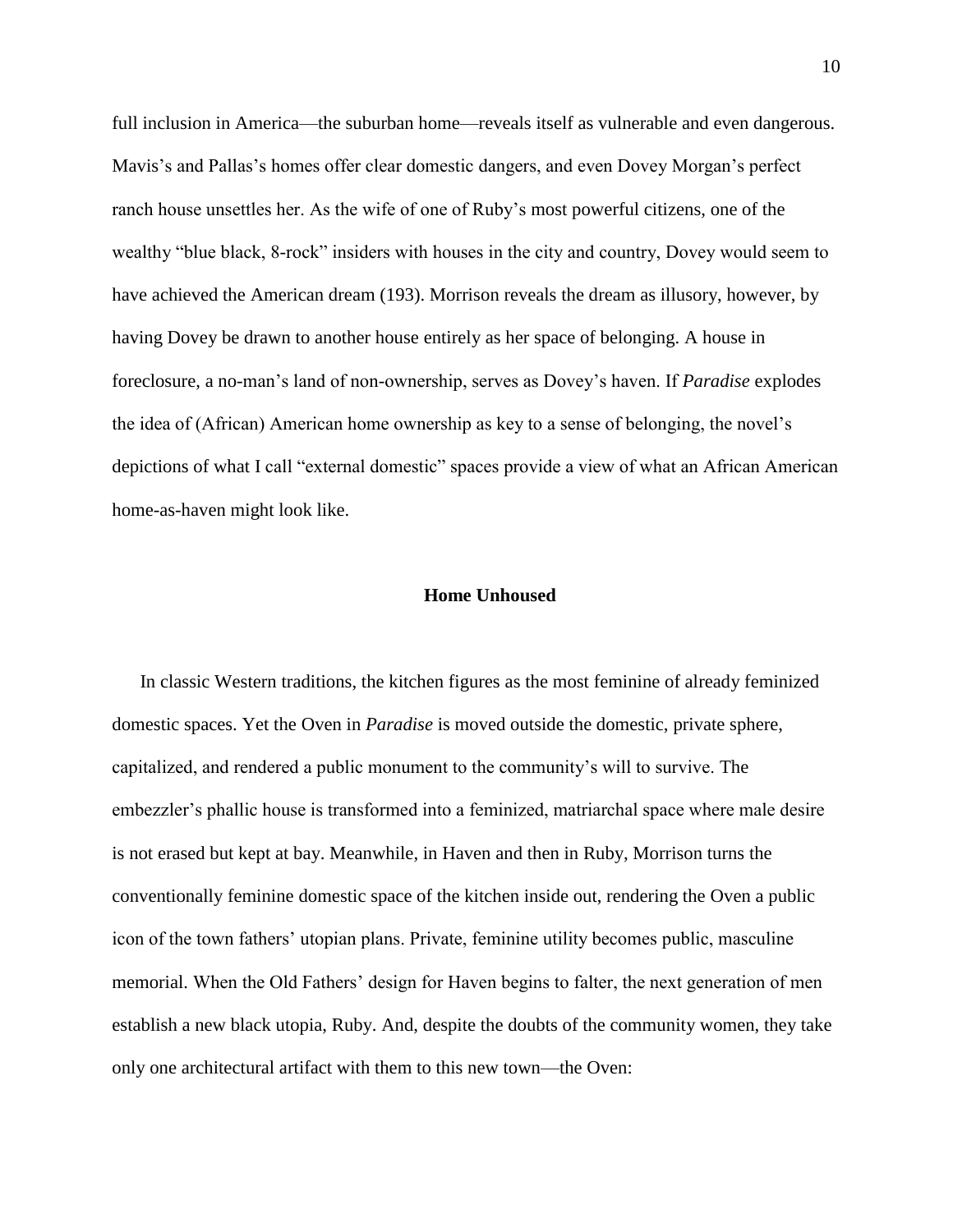As new fathers, who had fought the world, they could not (would not) be less than Old Fathers who had outfoxed it; who had not let danger or natural evil keep them from cutting Haven out of mud and who knew enough to seal their triumph with that priority. An Oven. Round as a head, deep as desire. . . . [T]he Old Fathers did that first; put most of their strength into constructing the huge, flawlessly designed Oven that both nourished them and monumentalized what they had done. (6-7)

Note that this "flawless" design attempts a paradox: to "nourish" and "monumentalize" simultaneously. It is emblematic of the failure in the Founding Fathers' fantasy of a "flawlessly designed" social paradise: the illusion that a monument to the past can, without change, carry a diverse, changing community into the future.

If the Oven's transformation into masculinist memorial seems to disrupt notions of the feminized nature of domestic space, Morrison's careful historicizing impulse complicates this interpretation. For the legacy of slavery transforms such a gendered (white) dichotomy of private/kitchen/feminine vs. public/open/masculine: the Oven carries significance for the Old Fathers precisely because it signals their female ancestors' liberation from the plight of their "house slave" sisters. To be placed in the kitchen of the master in slavery was to be made perpetually sexually vulnerable, whereas to be a "lower" field slave was to have the ironic protection of public space.<sup>8</sup>

Given Morrison's suspicion of the monumental, it is no surprise that her female characters view the Oven from quite a different angle: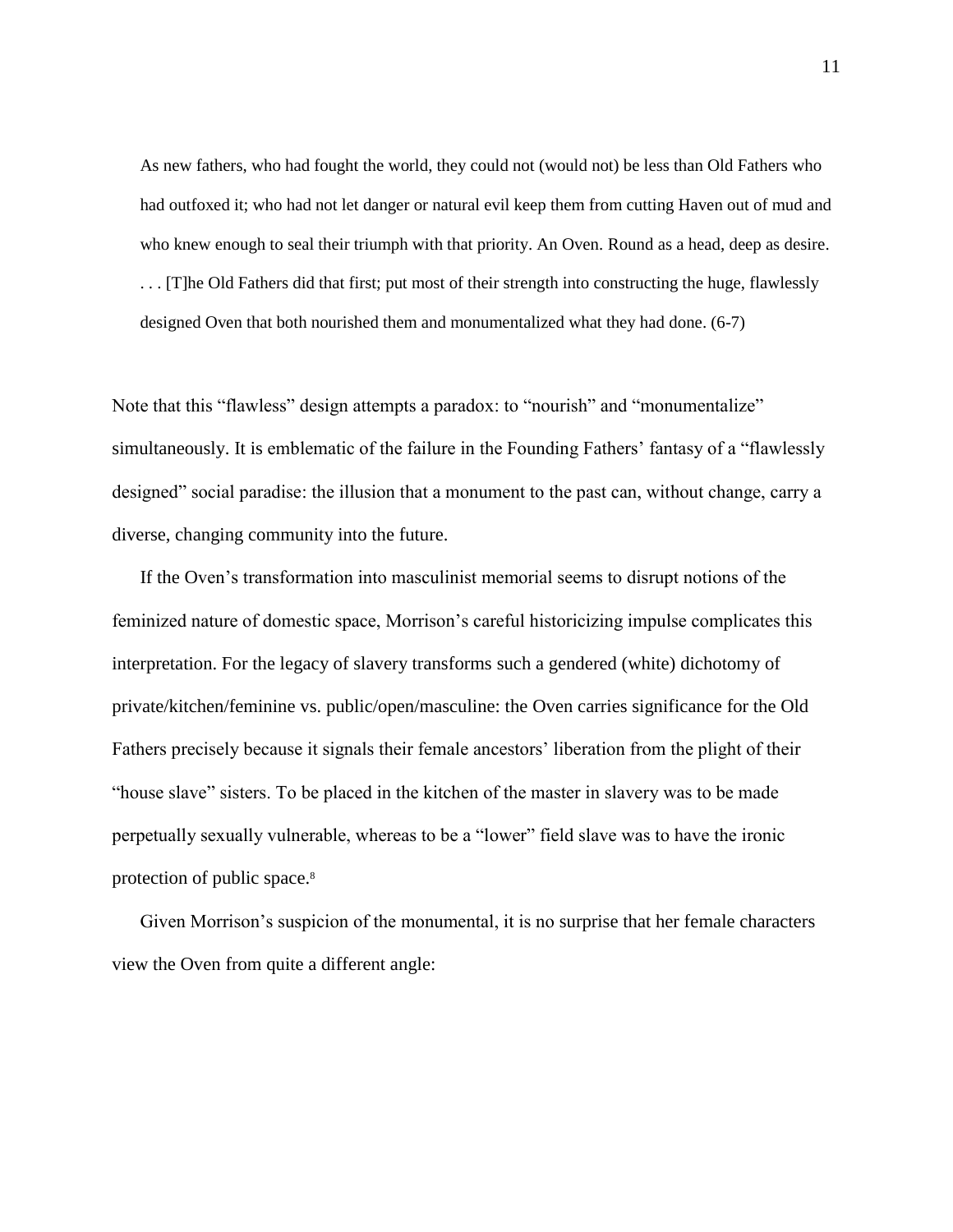Minus the baptisms the Oven had no real value. . . . The women nodded when the men took the Oven apart, packed, moved and reassembled it. But privately they resented the truck space given over to it —rather than a few more sacks of seed, rather than shoats or even a child's crib. . . .

A utility became a shrine (cautioned against not only in scary Deuteronomy but in lovely Corinthians II as well) and, like anything that offended Him, destroyed its own self. (103-04)

By the novel's end, when the murdered Convent women have been resurrected, this Oven has failed to nourish anything but violence. It has begun to falter even as a monument to the town's patriarchs and its mythic history. As the town's men divide over the wording and proper interpretation of the Oven's inscribed message ("Beware" or "Be" the "Furrow of His Brow" [195]), the Oven's foundations literally begin to shift and sink. It collapses under its own reified weight—not despite but because of its "flawless design."

We can relate the failure of the Oven's "flawless" masculinist design to the idea of "the changing same," a tradition that is sustained only through retention and transformation. The "changing same" has become a commonplace in African American cultural theory and criticism.<sup>9</sup> Deborah McDowell's critique of the charges against black women writers in the 1970s and 1980s resonates uncannily with Morrison's *Paradise*. McDowell's analysis of the forces generating the critical attack on these writers as "anti-male" applies readily to the forces inspiring the male characters in *Paradise* to turn so viciously on the Convent's women. McDowell writes:

[T]hese attacks . . . relied on an enfeebled black nationalism, long past saving, which, like other nationalist rhetorics, was bound up in masculinist anxieties and gendered ideologies of dominance and control. Metaphors of "family," "kinship," and "community" structured these attacks that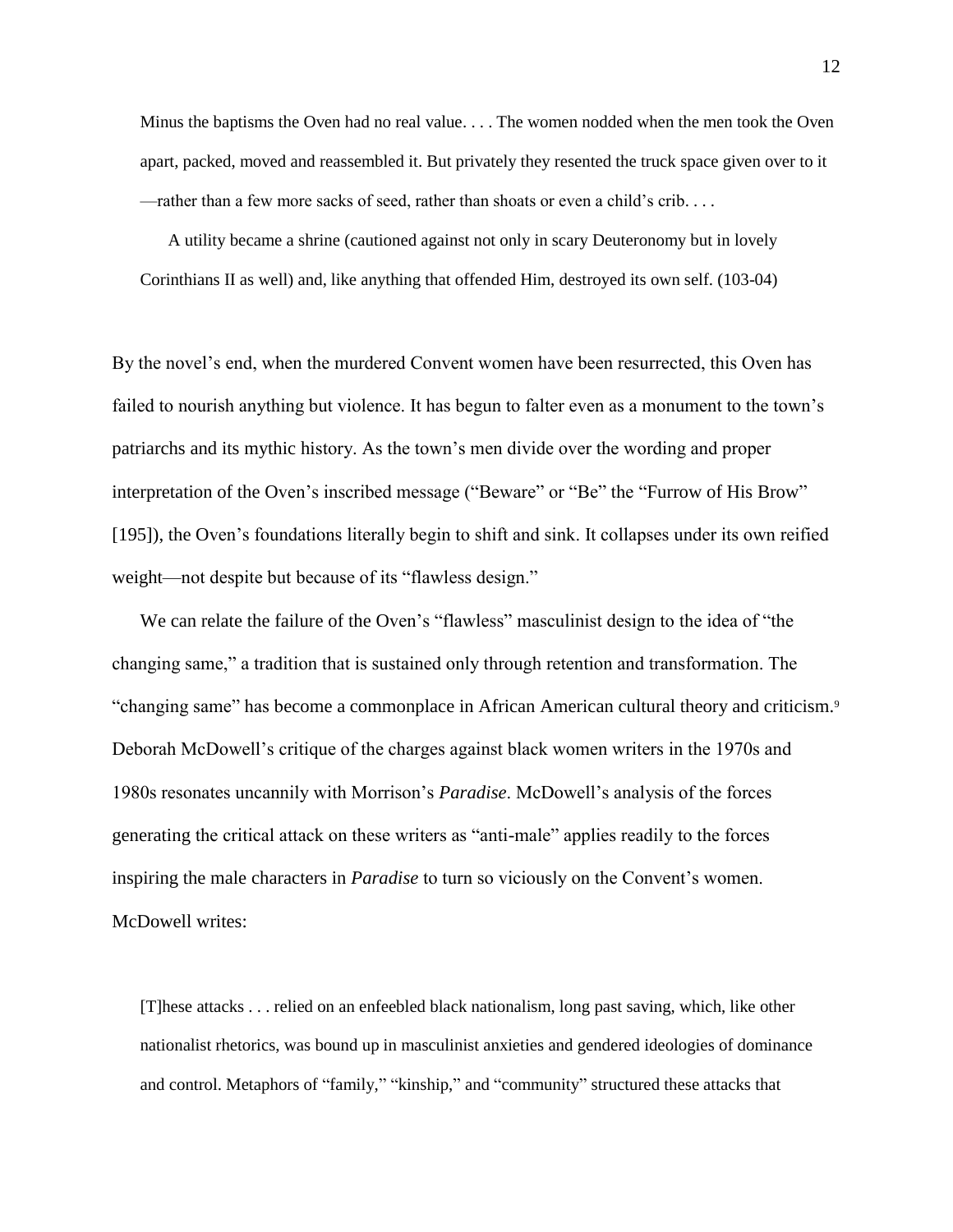bordered on calls for censorship and attempted to demand that black women writers meet a representational ideal in the name of creating racial unity and wholeness. (xv-xvi)

The black nationalism of the younger generation in *Paradise* might very well be "long past saving" even at its highpoint in the early 1970s setting of the novel. The movement was doomed, however, not for the reasons the older generation in the novel offers: a lack of respect for tradition, a baffling (to some) embrace of African cultural roots, an unabated assertiveness. Rather, the movement's demise was precisely due to the its "masculinist anxieties and gendered ideologies of dominance and control."<sup>10</sup>

For a more benevolent homelike place, Morrison ultimately chooses a space that initally seems unlikely to serve as true home for Ruby's citizens: Anna Flood's store. Transformed by the mixed color Anna Flood, one of the novel's insider-outsiders, the store becomes a site for a more capacious notion of home, one that serves as haven for a fluid community—and in which the global forces of change are neither feared nor escaped but instead negotiated and welcomed. Anna's mixed racial background marks her as one of Bhabha's "unhomed," uncomfortably yet redemptively outside the Original Family of Ruby. Her liberation from the stagnant tradition of the 8-rock ideology shows in her approach to design. With the Oven, Morrison troubles our notions of private and public space, the feminine domestic and masculine public. With Anna Flood's store, she takes this deconstruction of construction a step further, blurring the mercantile and the maternal, the commercial and the spiritual, and the retail and the religious.

To understand the significance of Anna Flood's design, however, we must return to the original space, her Founding Father's space:

13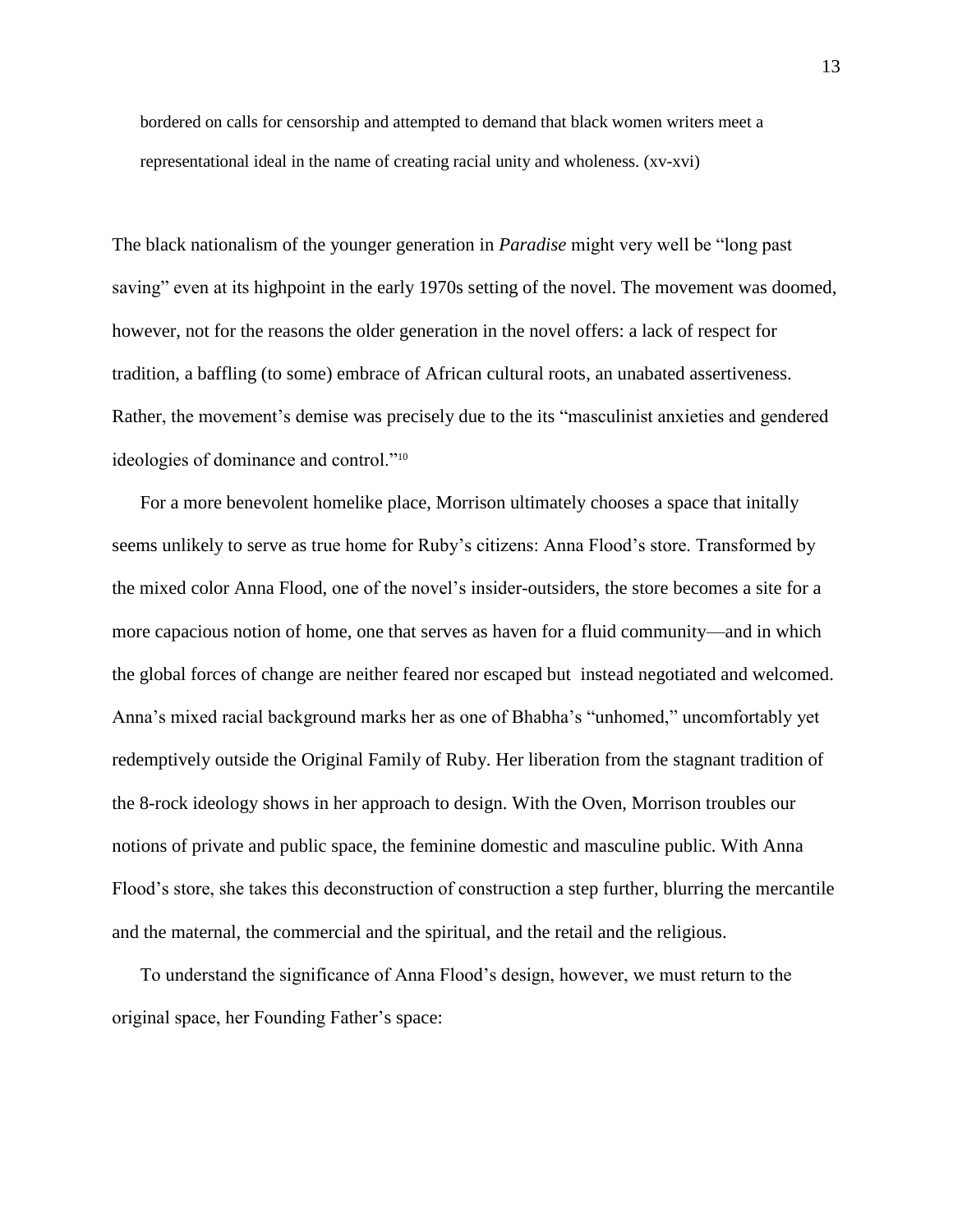Ace Flood's faith had been the mountain-moving kind, so he built his store to last. Sturdier than some churches. Four rooms for his family above; below, a spacious storeroom, a tiny bedroom, and a fifteen-foot-high selling area crammed with shelves, bins, cases and drawers. The windows were regular house type—he didn't want or need display; no big, wasteful "looking-in" plate glass for him. Let folks come inside to see what he had. He didn't have many things but he had a lot of what he stocked. (120)

Morrison gives Ace Flood's entrepreneurship a distinctly religious flavor. From the "mountainmoving" faith of his ambitious construction ("sturdier than some churches"), to the Puritan resistance to "wasteful" display, to the loaves-and-fishes abundant simplicity of his stock, Ace Flood's store palpably evinces Ruby's Protestant values.

What becomes of Ace Flood's store also tells a story of the fate of those values amid the larger national and global, economic and social transformations that intrude on Ruby's desire for a self-sustaining, black-owned economy: "Before he died, he saw his store change from a necessary service in Ruby to a business patronized by the loyal for certain items, though they balked at his prices and more and more drove their trucks to Demby for cheaper (and better) supplies" (120). Ace's inability to respond to those changes threatens the viability of this space. The blueprint for a design "built to last" becomes a straight-jacket. Ace's daughter Anna, however, transforms the store into a space that works for the "changing same" of the community:

Anna changed all that. What Ace's Grocery now lacked in size of inventory it gained in variety and style. She offered free coffee on cold days, iced tea when it was hot. She put out two chairs and a small table for the elderly and those who drove in from farms and wanted to rest awhile. And since adults, nowadays, never frequented the Oven next to her store—except for special events—she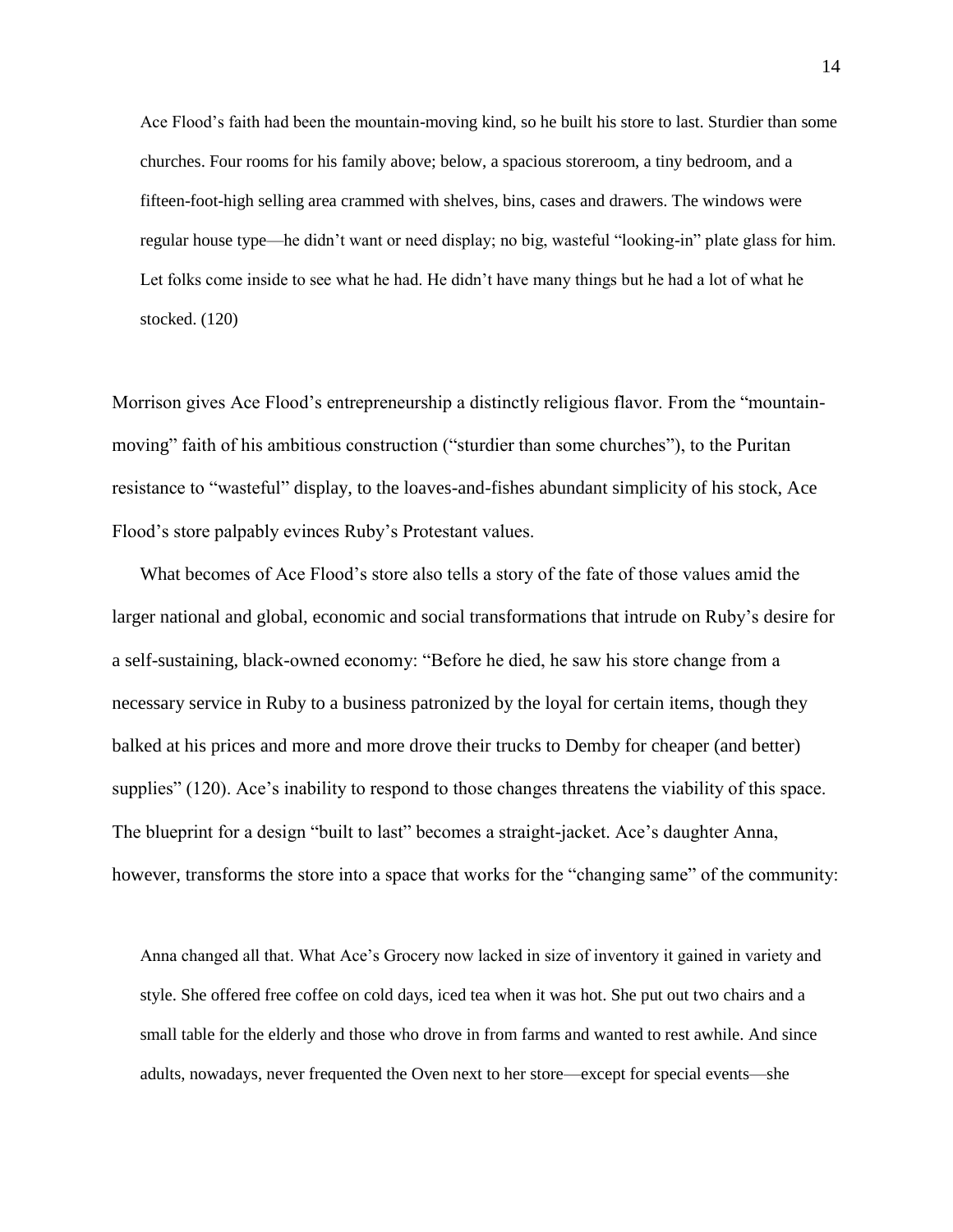catered to the appetites of the young who liked to gather there. She sold her own pies, made her own candy along with the lots she picked up in Demby. She kept three kinds of soda pop instead of one. Sometimes she sold the black-as-eight-rock peppers the Convent grew. She kept hog's head cheese in the cooler, as her father had, along with local butter and salted pork. But canned goods, dried beans, coffee, sugar, syrup, baking soda, flour, catsup, paper products—all the items nobody could or wanted to make at home—took up the space Ace Flood once used for cloth, work shoes, light tools, kerosene. (120)

In a tacit agreement about a mutually beneficial division of goods and services, Anna Flood works with the other local businesses (Sergeant's Feed and Seed and Harper's drugstore) to ensure that her customers' mercantile needs are met. Her updated inventory reflects twentiethcentury post-war shifts in production, distribution, and consumption, but it also displays a respect for local cultural history and values: the mass-produced cozies with the locally grown and made. Most important, Anna's inventory caters to the next generation of the town, while her design ensures a space not merely for shopping, but for communing. The table and chairs she puts out for the elderly and rural visitors guarantee that all community members' mercantile and social needs are met. Anna's ability to update the store's design to meet the changing same of her community also pays off in profits. Morrison attributes the store's success under Anna's leadership to its "variety, comfort and flexibility" (120). What is crucial here is that Anna's economic profits derive from her sensitivity to her community's changing desires and requirements and her ability to reshape the original Old Father's designs for the store to meet the heterogeneous needs of her town.

## **Africa as Home? The Global and the Local**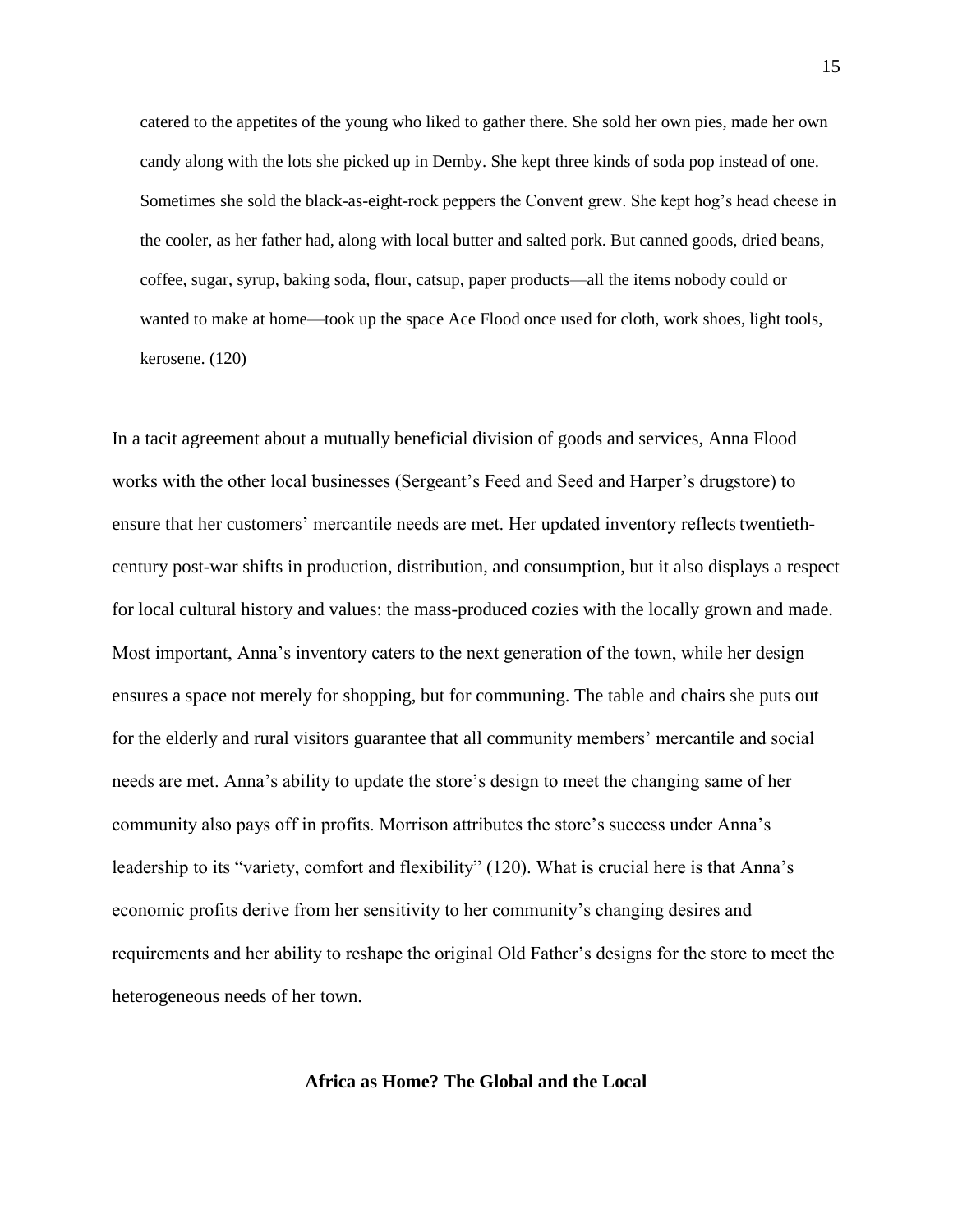What Morrison describes as a figurative house and home in her 1994 address becomes, in *Paradise*, a house and home both figurative and material, its design exposed as fretfully (and futilely) determined to control women. I conclude my reading of *Paradise* with a brief look at how Morrison's domestic designs in her novels are also deeply affected by her characters' interaction with global concerns. Morrison's interest in this clash is deep and ongoing. From *Sula* through *Paradise*, to Morrison's 2006 curatorship of a multidisclipinary exhibit at the Louvre, which she titled "The Foreigner's Home," we can trace her developing sense of the connection between a fierce longing for a local, regional, and national home—in short, an African American situated identity—and a transnational, postcolonial notion of diasporic exile. "The Foreigner's Home" springs from the idea of home as a way of addressing, in Morrison's words, "the pain and rewards of displacement, immigration and exile" (qtd. in Riding). In her address at the exhibit's opening, Morrison argued that to explore the idea of the foreigner's home is to "require us to come to terms with being, fearing or accepting the stranger" (qtd. in Riding). Granted, the Louvre exhibit deals with exile on a global scale, whereas *Paradise* focuses intently on the internal exile of African Americans in Oklahoma—yet the language Morrison uses in "The Foreigner's Home" to depict diasporic longing and fear illuminates *Paradise*'s narrative of sequential traumatic displacements, fear-driven disavowals, and longings for acceptance. In fact, one of Morrison's powerful subtending points in her writing is that global diaspora is also always inevitably a domestic issue, as diaspora is experienced in deeply individual, regionally rooted ways.

From the opening pages of *Paradise*, Morrison establishes connections between international concerns (in particular, international warfare) and domestic violence defined most inclusively, not only as the terrifyingly intimate violence in the home, but also as the often violent struggle of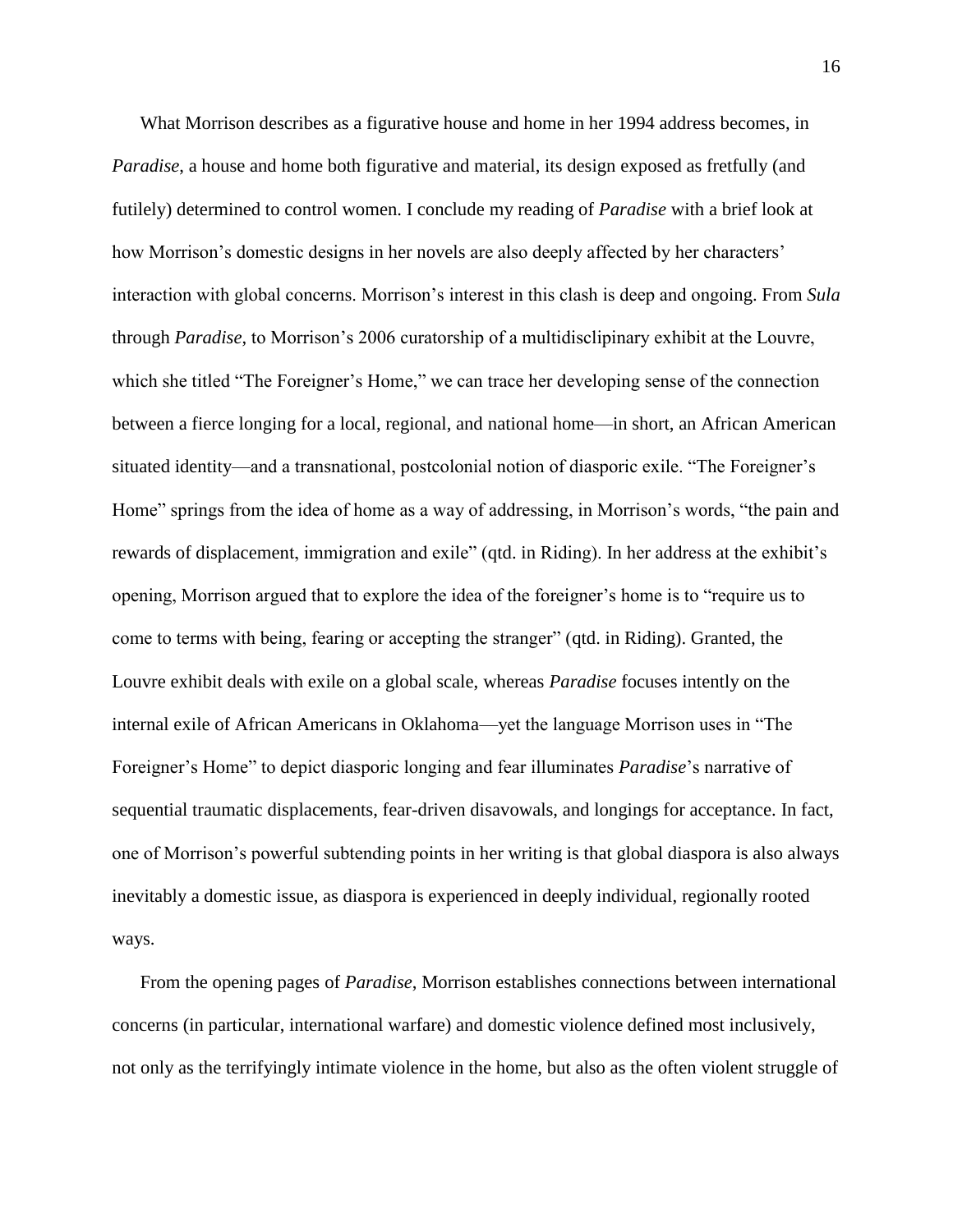African Americans for full citizenship. From the early mention of Mavis's brothers killed in Vietnam (linked opaquely to the suffocation death of her two babies), to Deek and Soane Morgan's slain sons, to the genetic vulnerabilities of Jeff Fleetwood's children after his tour in Vietnam, the war in Southeast Asia infuses this novel set so deeply within the Oklahoma territory. It is no small point that *Paradise*'s original title was "War." To understand the role of home in *Paradise* is to understand the social fears and desires driving violence on any scale. Morrison reveals the singular desire shared by all those fighting for paradise in its distinct, often violently opposing forms: a liberatory home, a space in which both belonging and freedom are possible.

*Paradise*'s most intellectual characters, Richard Misner and the town historian, Patricia [Pat] Best, get to the heart of the diasporic longing for home in a remarkable conversation mid-novel. Ruby's Christmas pageant, a Christian master narrative revised to tell the story of the town's birth, takes place literally on stage but also off-stage from Richard and Pat's debate about the role of Africa in the community's longing for home. In what must be Morrison's most startlingly direct commentary on African American historiography, Pat and Richard wrestle with the place of slavery and of Africa in their community's history. While Pat claims that "slavery is our past. Nothing can change that, certainly not Africa," Richard argues that "Africa is our home, Pat, whether you like it or not" (210). Pat seems to win this argument with Richard, exposing a certain naiveté or wishful thinking behind Richard's black nationalist embrace of an African homeland:

I just don't believe in some stupid devotion to a foreign country—and Africa is a foreign country, in fact it's fifty foreign countries—is a solution for these kids. . . . You want some foreign Negroes to identify with, why not South America? Or Germany, for that matter. They have some brown babies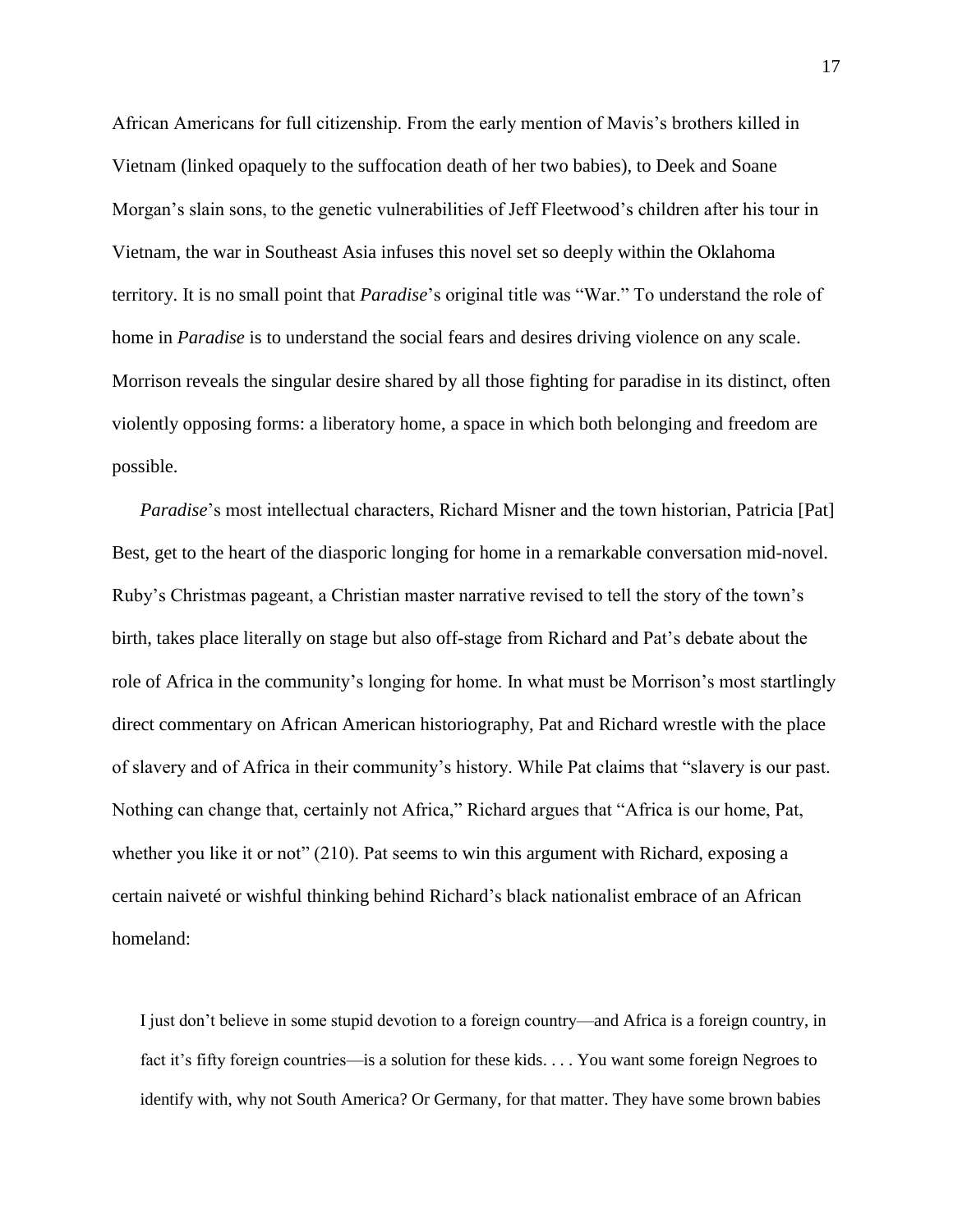over there you could have a good time connecting with. Or is it just some kind of past with no slavery in it you're looking for? (210)

If Pat cuts through Richard's sentimental notion of an African home, uncovering its historical and geographical fuzziness, she also has no real response to the emotional power of his homiletic depiction of Africa as a true home, of what it might mean to the "unhomely." To Pat's defense of Ruby—"This is their home; mine too. Home is not a little thing"—Richard responds with historical acuity, global reach, and spiritual longing:

I'm not saying it is. But can't you even imagine what it must feel like to have a true home? I don't mean heaven. I mean a real earthly home. Not some fortress you bought and built up and have to keep everybody locked in or out. A real home. Not some place you went to and invaded and slaughtered people to get. Not some place you claimed, snatched because you got the guns. Not some place you stole from the people living there, but your own home, where if you go back past your great-greatgrandparents, past theirs, and theirs, past the whole of Western history, past the beginning of organized knowledge, past pyramids and poison bows, on back to when rain was new, before plants forgot they could sing and birds thought they were fish, back when God said Good! Good!—there, right there where you know your own people were born and lived and died. Imagine that, Pat. That place. Who was God talking to if not to my people living in my home? (213)

The earthly home here in Richard's eloquently evoked transnational, post- and pre-colonial vision is Africa. But for the characters in Morrison's *Paradise* and for its readers, the struggle is to build a *contemporary* home, one that acknowledges historical complexity and transcontinental cultural rupture *and* retention. Morrison's characters yearn for Africa as home, but they also never give up on the dream of an *American* home as haven.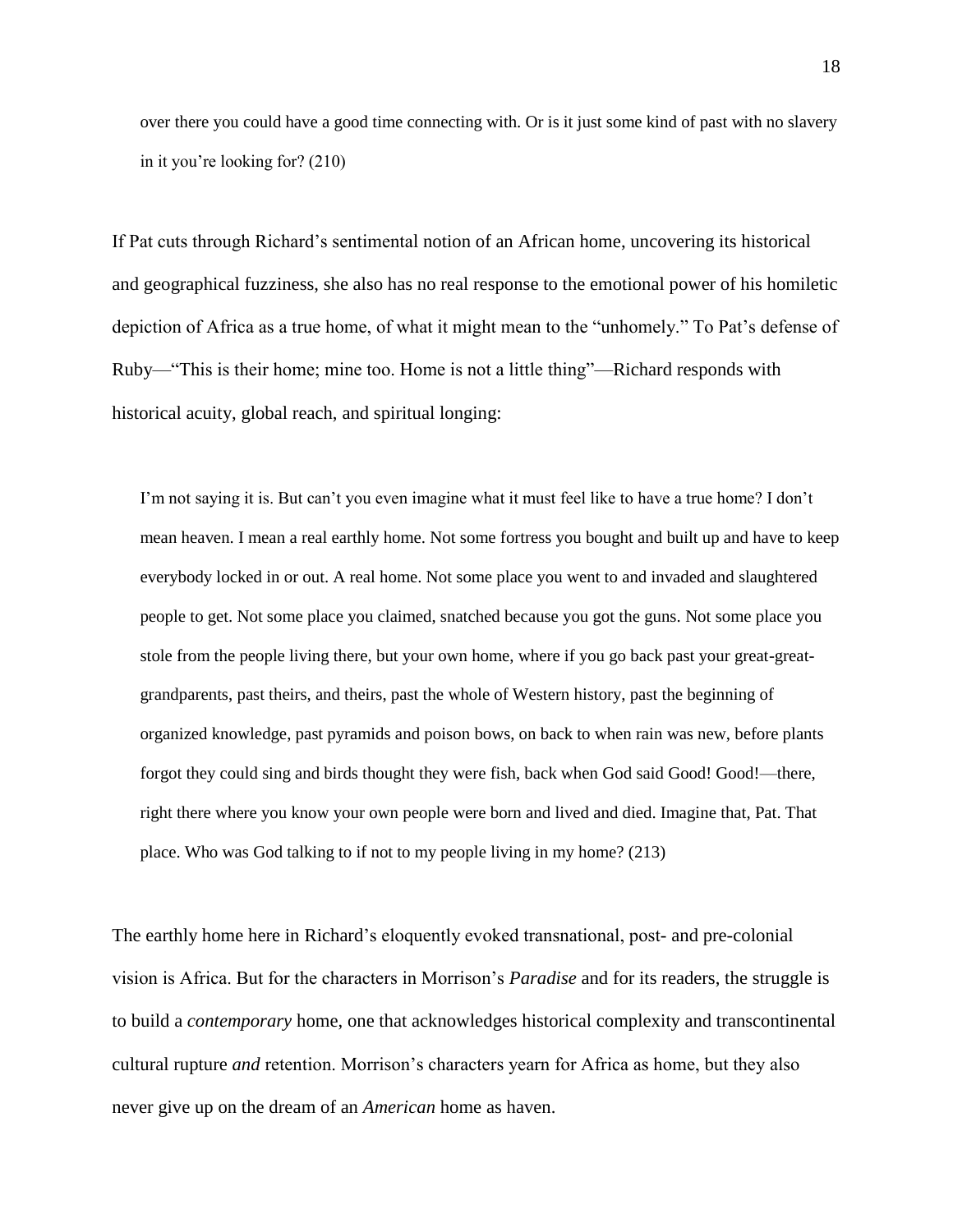Morrison's nuanced vision of the local and global meanings of home draws heavily from the postcolonial theories of Bhabha and Said. Bhabha links the national and the global through the term "home" explicitly:

Globalization, I want to suggest, must always begin at home. A just measure of global progress requires that we first evaluate how globalizing nations deal with "the difference within"—the problems of diversity and redistribution at the local level, and the rights and representations of minorities in the regional domain. In the United States, for instance, the American dream is sustained by the "wave theory" of migration—the Irish, followed by the Italians, Jews, Koreans and South Asians. There is, however, an ingrained insouciance, a structural injustice, shown towards African Americans or First Nations Peoples whose ethical and political demands for equality and fairness are based on issues of reparations and land-rights. These rights go beyond "welfare" or "opportunity" and make claims to recognition and redistribution in the process of questioning the very sovereignty of national traditions and territories. (xv)

Bhabha's insistence on the attention to local and national differences within postcolonial theories of the global is crucial. As he notes, global diaspora and the plight of national minorities are connected but not collapsible.<sup>11</sup> Like Morrison's Pat Best, Bhabha refuses to submerge the "difference within" in the service of embracing an easy, stable pan-African identity. To collapse the local struggle of African Americans and the international struggles of Africans is not only to flatten historical and geographical complexities, but also to replicate an erasure of difference that drives diaspora in the first place.<sup>12</sup> Said makes a similar point to the one Bhabha theorizes and Morrison dramatizes in noting the common, ironic repetition of exclusion and erasure of difference within the very political movements meant to respond to these injustices: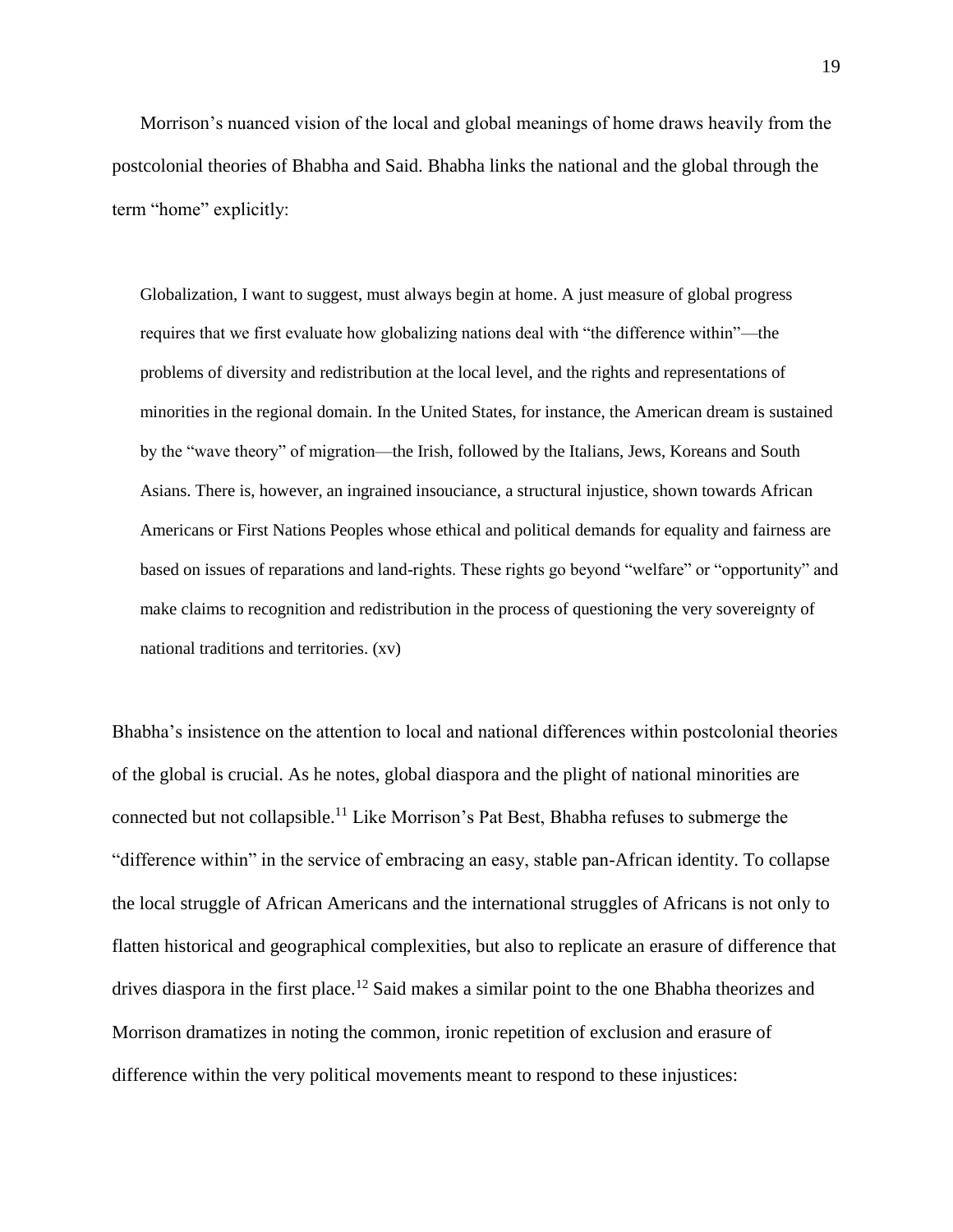The historical experience of imperialism for the imperialized entailed subservience and exclusion; therefore the historical experience of nationalist resistance and decolonization was designed for liberation and inclusion. Much of what went wrong in the subsequent development of nationalism was the direct result of either forgetting or rejecting this edifying equation. (xxvii)

"Liberation and inclusion." If anything, the failures and triumphs of community in *Paradise* evince precisely the forgetting of this marriage and the tragic repetition of the exclusionary impulse. Liberation remains, if not impossible, then at least *unsustainable* without inclusion.

Unlike Said and Bhabha, however, Morrison insists that women, in particular, must be central to any vision of communal liberatory identity. Each of these formidable thinkers— Morrison, Said, and Bhabha—urges that even the most flawless designs for national and international social justice movements are doomed without an acknowledgment of the imperative of inclusion, in all its complexity and difficulty. No matter the scope and proximity of the very real external terrors (battlefronts from Normandy to Vietnam) in this novel, the violent differences *within* national boundaries are overlooked at everyone's peril. Morrison pushes us closer to the uncomfortable truth: if we are to acknowledge fearful difference, we must brave bringing the lens in ever tighter. In the words of Consolata, "Scary things not always outside. Most scary things is inside" (34).

**Notes**

 $\overline{a}$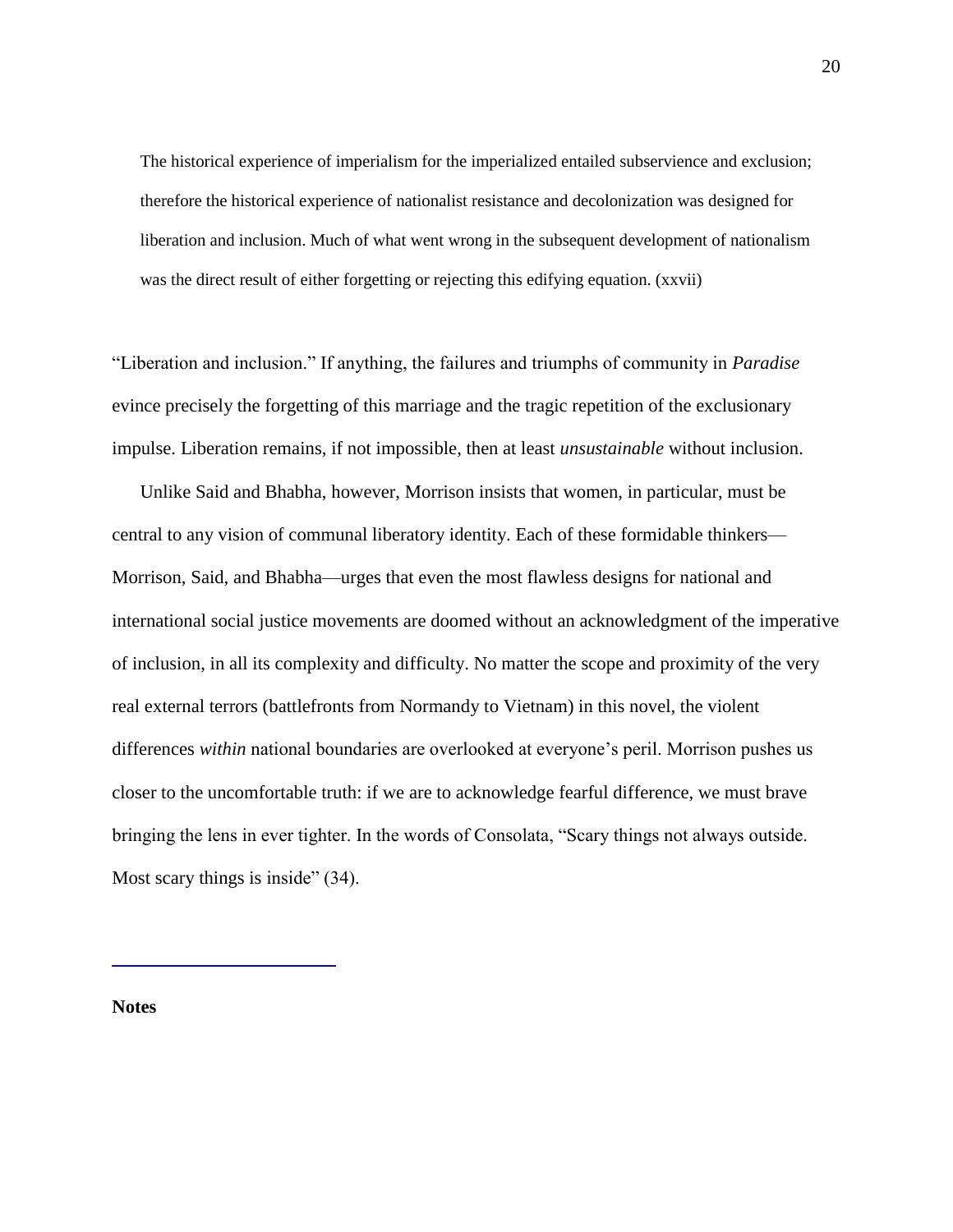<sup>1</sup> Of particular note are studies by Katrine Dalsgård, Linda Krumholz, and Rebecca Hope Ferguson.

 $\overline{a}$ 

<sup>2</sup> These scholars expose radically opposed notions about the precise gendered nature of "the house." On the one hand, Arthur C. Danto notes the long-standing association of the house and patriarchal power: "the house speaks to us precisely as the symbol of rulership, ownership, mastery, power" (9). On the other, Dolores Hayden, Mark Wigley, and Leslie Kanes Weisman argue for the house as site of the simultaneous feminization of space and the spatialization of femininity. Wigley offers a nuanced analysis of the web of social and cultural forces that shape the meaning of the interior of houses, a "kind of convoluted exchange between spatial and ideological transformations" (350). Weisman argues for the emphatically feminine nature of the house: "While vertical structures have, throughout history, served as sacred 'masculine' icons, the house has been inextricably associated with women, especially women's bodies." Weisman continues, noting that "in many modern works of art by women, images of the house, woman's body, and the role of house/wife merge symbiotically in a vivid social commentary on the house as woman's prison" (17). Wigley's discussion of Tuscan architect Alberti's fifteenth century work, *On the Art of Building in Ten Books*, offers tools for thinking about gender, race, and space in *Paradise*. Wigley notes that Alberti's architectural instructions enlist an array of highly gendered social proscriptions for the house's inhabitants, so that "the house is literally understood as a mechanism for the domestication of (delicately minded and pathologically embodied) women" (322). As Hayden states, "The house is an image of the body, of the household, and of the household's relation to society; it is a physical space designed to mediate between nature and culture, between the landscape and the larger urban built environment" (40).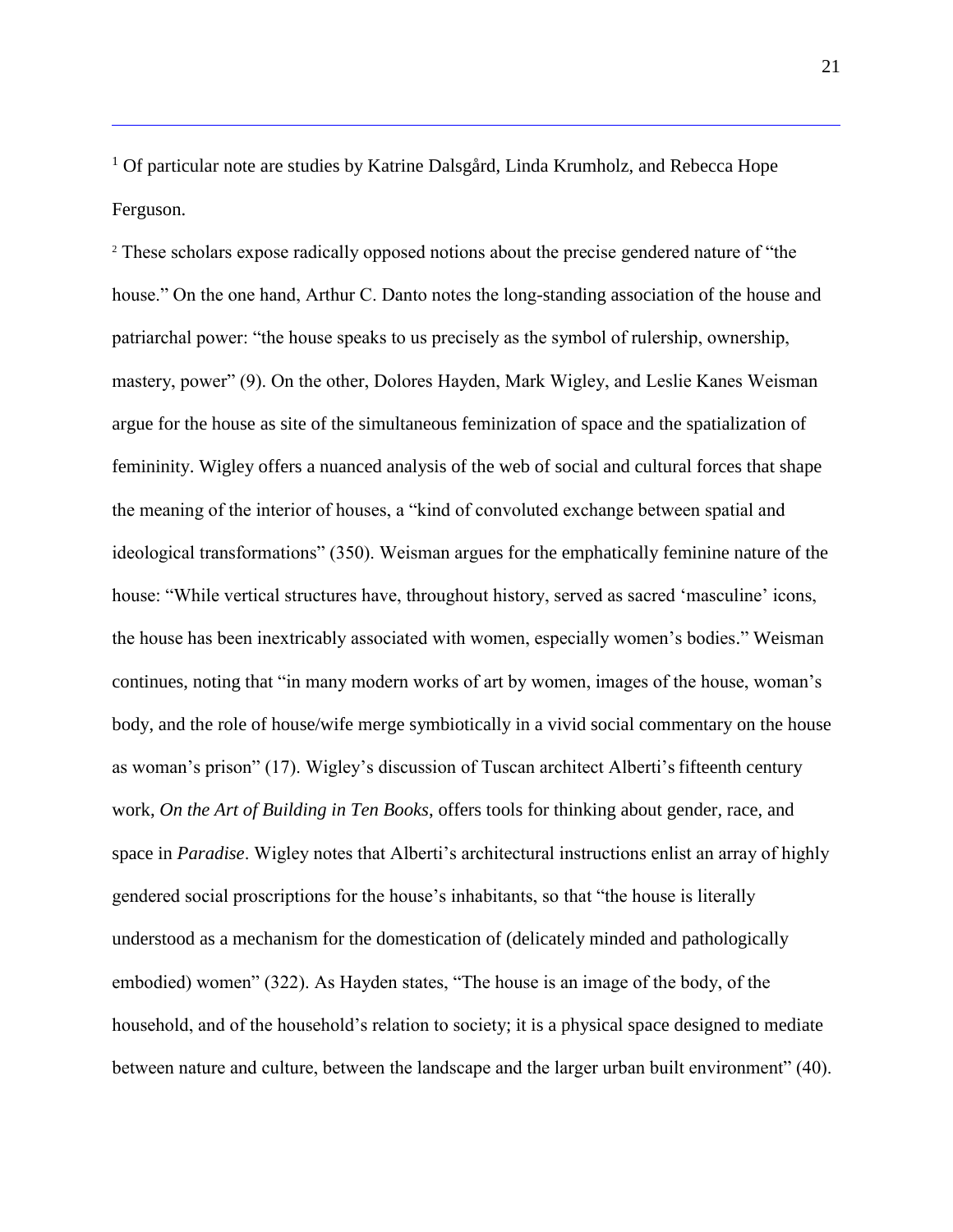All of these gender theorists and architectural historians argue for the house as a space in which femininity is constructed—and as a space quite intentionally "feminized" in turn.

 $3$  Alice Walker revised the notion of black feminism to include a spiritual component. She gives her own "dictionary definition" of womanist:

Womanist.1. From womanish. (Opp. Of "girlish," i.e., frivolous, irresponsible, not serious.) A black feminist or feminist of color. . . .

2. Also: A woman who loves other women, sexually and/or nonsexually. Appreciates and prefers women's culture, women's emotional flexibility. . . .

3. Loves music. Loves dance. Loves the moon. Loves the Spirit. Loves love and food and roundness. Loves struggle. Loves the Folk. Loves herself. Regardless.

4. Womanist is to feminist as purple to lavender. (xi-xii)

 $\overline{a}$ 

The third definition of "womanist" seems particularly useful in a consideration of the transformation of the Convent residents, but all aspects of the definition fit.

<sup>4</sup> See Patricia Storace for a discussion of how *Paradise* echoes Hawthorne's *The Blithedale Romance*.

<sup>5</sup> See Kelly Lynch Reames for analysis of Morrison's play with readerly expectations regarding race in her renderings of vexed interracial friendships.

<sup>6</sup> This counter-design functions much in the same ways as Michel Foucault's and Hortense J. Spillers's notions of "counter-memory," a force disrupting the smooth surface of a hegemonic text.

 $<sup>7</sup>$  For a discussion of the hybrid spirituality Consolata practices, which draws deeply from</sup> Brazilian Candomblé, see J. Brooks Bouson (208-11, 238-40).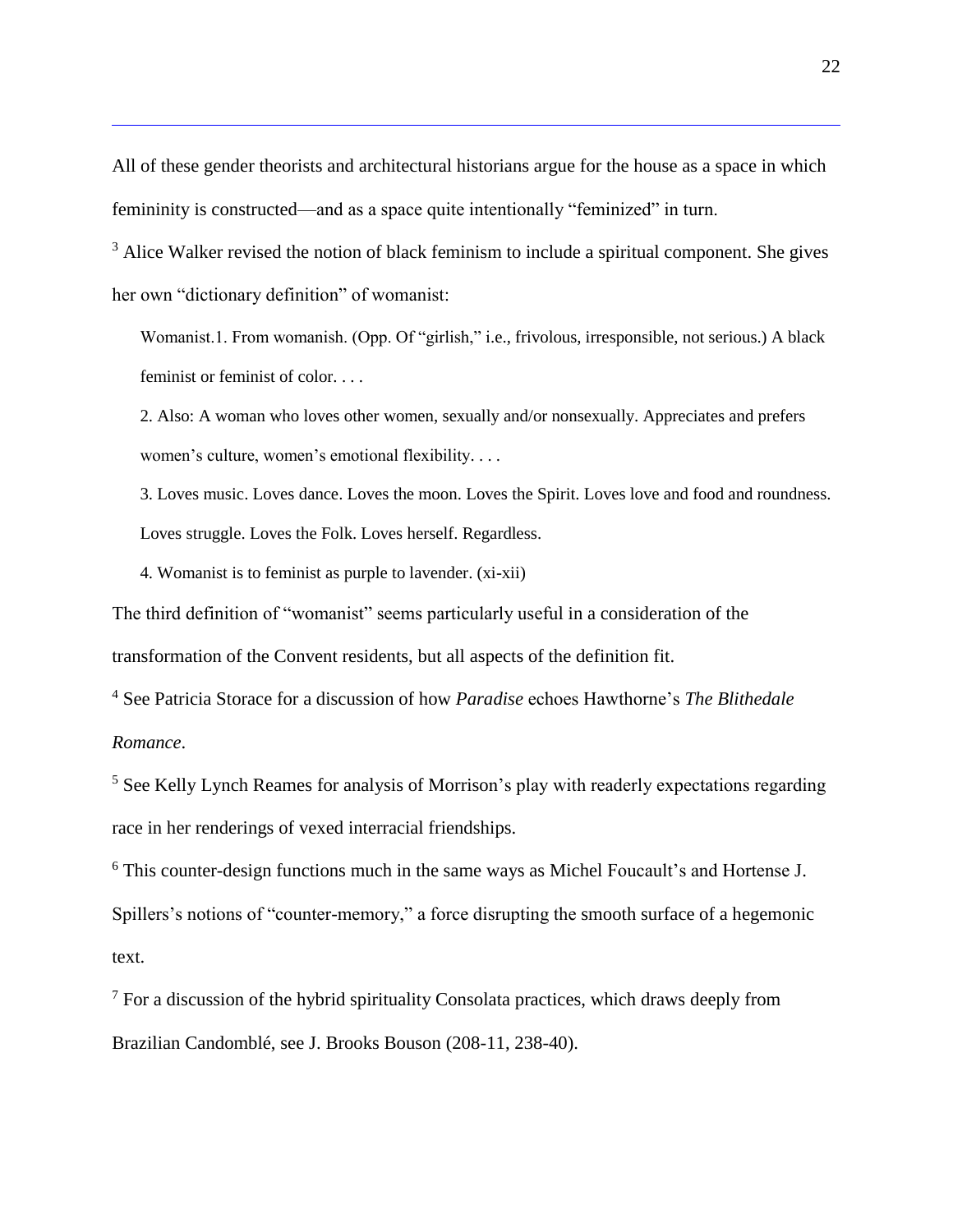<sup>8</sup> The subversion of public space to allow for protection echoes Harriet Jacobs's inversion of private space to employ public power in *Incidents of the Life of a Slave Girl*.

<sup>9</sup> See especially LeRoi Jones [Amiri Baraka] and Deborah McDowell.

<sup>10</sup> For an account of the sexism endemic to the black nationalist movement, see Elaine Brown.

 $11$  Carol Geary Schneider recently emphasized this same point, arguing that relatively recent academic institutional attention to the global must intersect with but not subsume the decadesrich work on US diversity within the academy.

<sup>12</sup> Bhabha continues, "A right to difference-in-equality can be articulated from the perspective of both national minorities and global migrants; and in each case such a right represents a desire to revise the customary components of citizenship—political, legal and social citizenship (T. H. Marshall)—by extending them to include the realm of 'symbolic citizenship' (Avishai Margalit). The symbolic aspect raises affective and ethical issues connected with cultural differences and social discrimination—the problems of inclusion and exclusion, dignity and humiliation, respect and repudiation" (xvii).

## **Works Cited**

 $\overline{a}$ 

Bhabha, Homi K. *The Location of Culture*. 1994. New York: Routledge, 2004. Bouson, J. Brooks. *Quiet As It's Kept: Shame, Trauma, and Race in the Novels of Toni Morrison*. Albany: State U of New York P, 2000.

Brown, Elaine. *A Taste of Power: A Black Woman's Story*. New York: Pantheon, 1992.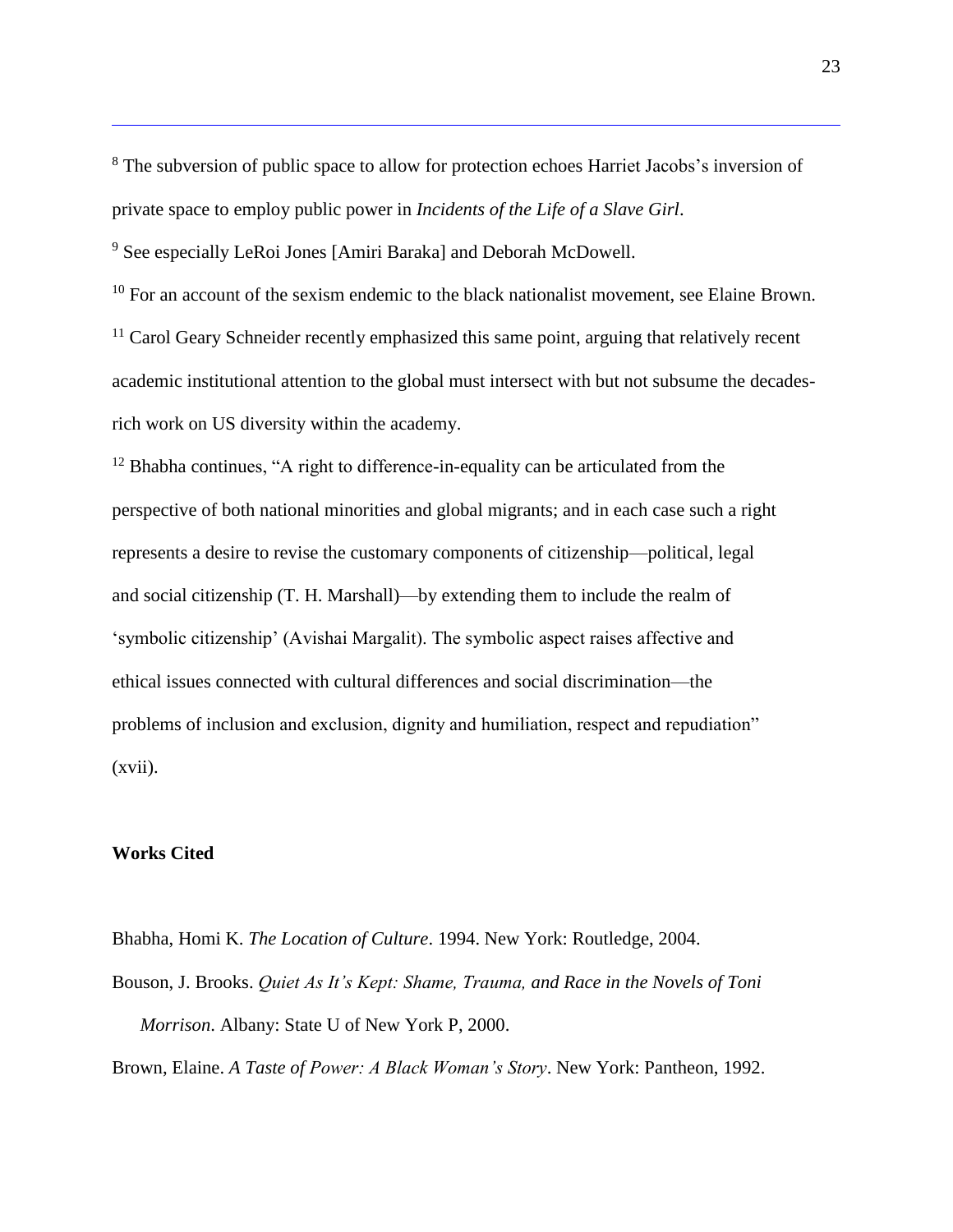Dalsgärd, Katrine. "The One All-Black Town Worth the Pain": (African) American Exceptionalism, Historical Narration, and the Critique of Nationhood in Toni Morrison's *Paradise*." *African American Review* 35.2 (2001): 233-48.

- Danto, Arthur C. "Abide/Abode." *Housing: Symbol, Structure, Site*. Ed. Lisa Taylor. New York: Cooper-Hewitt Museum, 1990: 8-9.
- Faulkner, William. *Absalom, Absalom! (The Corrected Text)*. 1936. New York: Modern Library, 1993.
- Ferguson, Rebecca Hope. *Rewriting Black Identities: Transition and Exchange in the Novels of Toni Morrison*. Brussels: Lang, 2007.

Fitzgerald, F. Scott. *The Great Gatsby*. 1925. New York: Scribner, 1999.

 $\overline{a}$ 

- Foucault, Michel. *Language, Counter-Memory, Practice: Selected Essays and Interviews by Michel Foucault*. Ed. Donald F. Bouchard. Trans. Bouchard and Sherry Simon. Ithaca: Cornell UP, 1977.
- Hayden, Dolores. *Redesigning the American Dream: The Future of Housing, Work, and Family Life.* New York: Norton, 1984.
- Jacobs, Harriet. *Incidents in the Life of a Slave Girl, Written by Herself*. 1861. Ed. Jean Fagan Yellin. Cambridge: Harvard UP, 1987.
- Jones, LeRoi [Amiri Baraka]. "The Changing Same (R&B and New Black Music)." *The Black Aesthetic*. Ed. Addison Gayle, Jr. New York: Anchor-Doubleday, 1971. 112-25.
- Krumholz, Linda. "Reading and Insight in Toni Morrison's *Paradise*." *African American Review*  36.1 (2002): 21-34.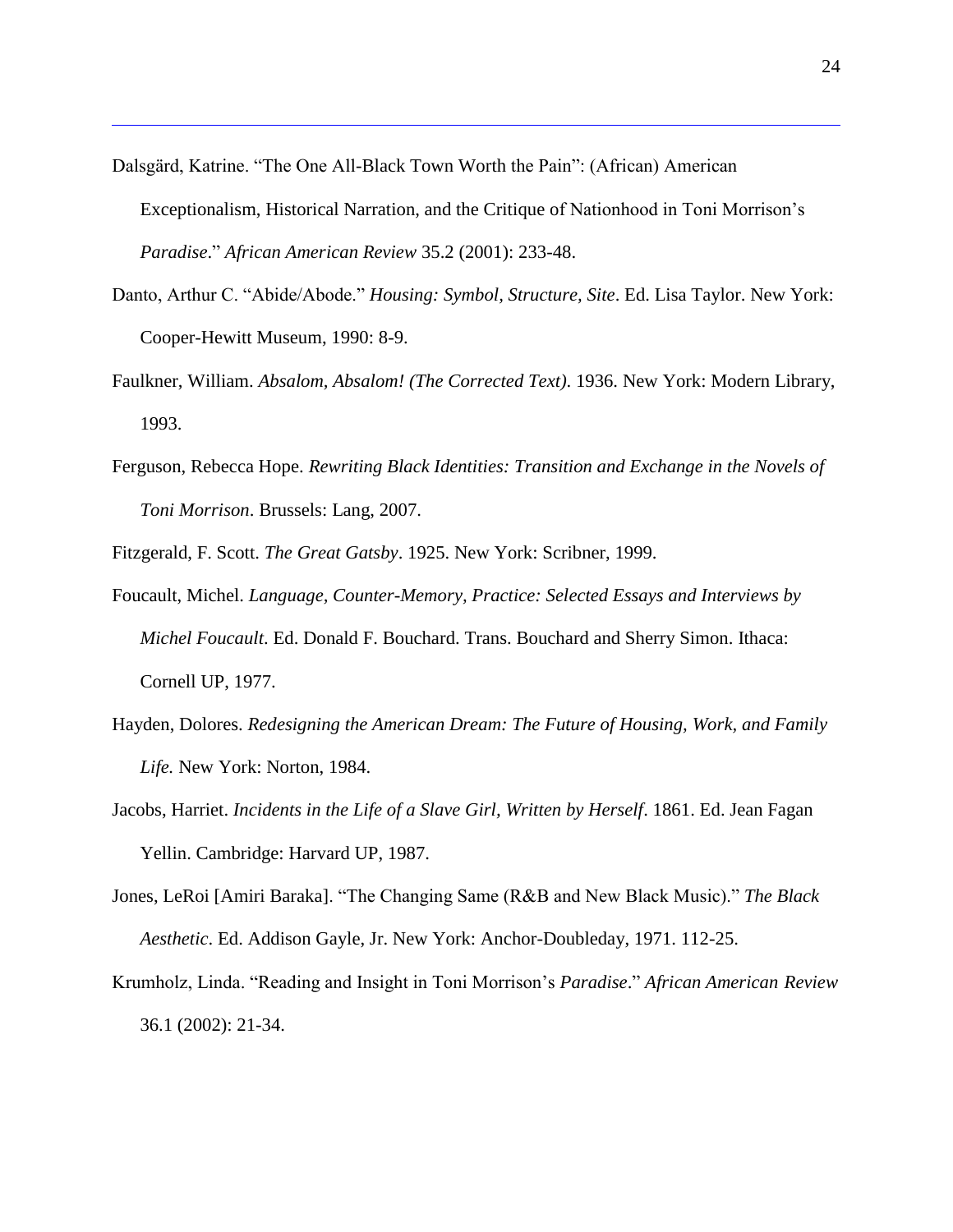- McDowell, Deborah. *The Changing Same: Black Women's Literature, Criticism, and Theory*. Bloomington: Indiana UP, 1995.
- Morrison, Toni. "Home." *The House That Race Built: Original Essays by Toni Morrison, Angela Y. Davis, Cornel West, and Others on Black Americans and Politics in American Today*. Ed. Wahneema Lubiano. New York: Vintage, 1998: 3-12.
- —. *The Nobel Prize in Literature Lecture*. 1993. New York: Knopf, 1994.
- —. *Paradise*. New York: Plume, 1999.

 $\overline{a}$ 

- O'Reilly, Andrea. *Toni Morrison and Motherhood: A Politics of the Heart*. Albany: State U of New York P, 2004.
- Reames, Kelly Lynch. "'A Girl from a Whole Other Race': Toni Morrison's 'Recitatif," *Paradise*, and *Beloved*." *Women and Race in Contemporary U.S. Writing*. New York: Palgrave, 2007. 131-56.
- Riding, Alan. "Entr'acte: At Louvre, Toni Morrison Hosts a Conversation on Exile." *New York Times*. 15 Oct. 2006. Web. 10 Sept. 2010.

<http://www.nytimes.com/2006/11/15/world/europe/15iht-entracte.3550088.html>.

- Said, Edward. *Reflections on Exile and Other Essays.* Cambridge: Harvard UP, 2002.
- Schneider, Carol Geary. "Civic Learning in a Diverse Democracy: Education for Shared Futures." *Diversity and Democracy* 10.3 (2007): 1-3.

Spillers, Hortense. "Mama's Baby, Papa's Maybe: An American Grammar Book." *Culture and Countermemory: The "American" Connection*. Spec. issue of *Diacritics* 17.2 (1987): 64-81. Storace, Patricia. "The Scripture of Utopia." *The New York Review of Books*. 11 June 1998: 64-

69.